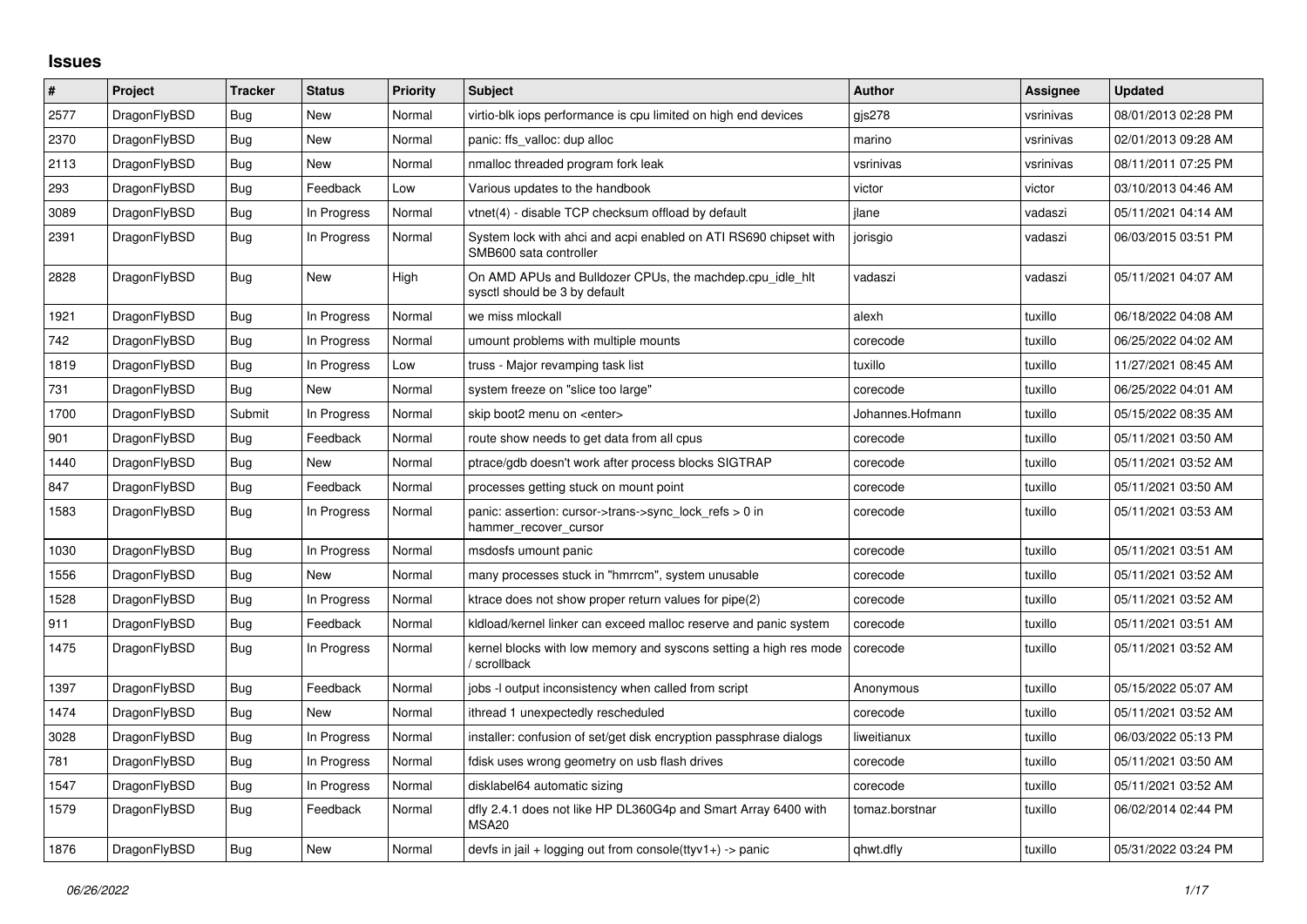| #    | Project      | <b>Tracker</b> | <b>Status</b> | <b>Priority</b> | Subject                                                                                      | <b>Author</b> | Assignee | <b>Updated</b>      |
|------|--------------|----------------|---------------|-----------------|----------------------------------------------------------------------------------------------|---------------|----------|---------------------|
| 1584 | DragonFlyBSD | <b>Bug</b>     | In Progress   | Normal          | can't use ssh from jail: debug1: read_passphrase: can't open<br>/dev/tty: Device busy        | corecode      | tuxillo  | 05/11/2021 03:53 AM |
| 1587 | DragonFlyBSD | <b>Bug</b>     | Feedback      | Normal          | can't gdb across fork                                                                        | corecode      | tuxillo  | 05/11/2021 03:54 AM |
| 1442 | DragonFlyBSD | Bug            | New           | Normal          | blocking SIGSEGV and triggering a segment violation produces an<br>all CPU consuming process | corecode      | tuxillo  | 05/11/2021 03:52 AM |
| 1287 | DragonFlyBSD | <b>Bug</b>     | Feedback      | Normal          | altg configuration doesn't work                                                              | corecode      | tuxillo  | 05/11/2021 03:51 AM |
| 1390 | DragonFlyBSD | <b>Bug</b>     | In Progress   | Normal          | Use id_t type for {get,set}priority()                                                        | Anonymous     | tuxillo  | 07/05/2019 02:18 AM |
| 3145 | DragonFlyBSD | Submit         | In Progress   | Normal          | Update libelf to FreeBSD 12 current and build as base library usable<br>by ports             | davshao       | tuxillo  | 08/20/2021 03:58 PM |
| 998  | DragonFlyBSD | <b>Bug</b>     | In Progress   | Normal          | Unconfiguring a vn while it is mounted                                                       | rumcic        | tuxillo  | 05/11/2021 04:00 AM |
| 2438 | DragonFlyBSD | Submit         | Feedback      | Normal          | TRIM fixes                                                                                   | Anonymous     | tuxillo  | 05/11/2021 03:45 AM |
| 3160 | DragonFlyBSD | Submit         | In Progress   | Normal          | State the implementation difference in pkill/pgrep manual                                    | sevan         | tuxillo  | 06/03/2022 05:15 PM |
| 2721 | DragonFlyBSD | Submit         | Feedback      | Low             | Some few zalloc calls to objcache ones replacements                                          | dclink        | tuxillo  | 05/11/2021 04:08 AM |
| 3318 | DragonFlyBSD | <b>Bug</b>     | In Progress   | Normal          | Segmenation fault when a process resumed with checkpt exits                                  | zabolekar     | tuxillo  | 06/18/2022 08:24 AM |
| 1428 | DragonFlyBSD | <b>Bug</b>     | Feedback      | Low             | POSIX.1e implementation is too old                                                           | hasso         | tuxillo  | 05/11/2021 04:00 AM |
| 2717 | DragonFlyBSD | Submit         | Feedback      | Normal          | Out of range numeric handling                                                                | dclink        | tuxillo  | 05/11/2021 04:08 AM |
| 2496 | DragonFlyBSD | <b>Bug</b>     | New           | Normal          | NTFS malloc limit exceeded                                                                   | plasmob       | tuxillo  | 02/19/2013 08:47 AM |
| 1469 | DragonFlyBSD | <b>Bug</b>     | In Progress   | Normal          | Hammer history security concern                                                              | corecode      | tuxillo  | 05/11/2021 03:52 AM |
| 3205 | DragonFlyBSD | <b>Bug</b>     | Feedback      | High            | Go compiler net test failing                                                                 | t dfbsd       | tuxillo  | 05/10/2021 02:45 AM |
| 2358 | DragonFlyBSD | <b>Bug</b>     | In Progress   | Normal          | DFBSD v3.0.2.32.g928ca - panic: hammer: insufficient undo FIFO<br>space!                     | tuxillo       | tuxillo  | 05/10/2021 02:50 AM |
| 1198 | DragonFlyBSD | <b>Bug</b>     | <b>New</b>    | High            | DDB loops panic in db_read_bytes                                                             | corecode      | tuxillo  | 05/11/2021 03:51 AM |
| 3314 | DragonFlyBSD | <b>Bug</b>     | <b>New</b>    | Normal          | Bring virtio_console(4) from FreeBSD                                                         | tuxillo       | tuxillo  | 05/29/2022 08:24 AM |
| 3295 | DragonFlyBSD | <b>Bug</b>     | In Progress   | Normal          | Adapt devel/libvirt for nvmm                                                                 | tuxillo       | tuxillo  | 11/03/2021 04:56 PM |
| 1293 | DragonFlyBSD | <b>Bug</b>     | New           | Normal          | 2.2.1-REL Installer Request                                                                  | mk            | tuxillo  | 05/11/2021 04:00 AM |
| 2416 | DragonFlyBSD | <b>Bug</b>     | <b>New</b>    | Normal          | 'entry can be removed on mounted nfs filesystem                                              | ftigeot       | tuxillo  | 06/03/2014 04:40 AM |
| 2252 | DragonFlyBSD | <b>Bug</b>     | New           | Low             | snd_hda not useable if loaded via /boot/loader.conf                                          | xbit          | swildner | 12/14/2011 12:23 AM |
| 2265 | DragonFlyBSD | <b>Bug</b>     | <b>New</b>    | Normal          | mbsrtowcs does not properly handle invalid mbstate_t in ps                                   | c.turner1     | swildner | 01/10/2012 07:56 PM |
| 1714 | DragonFlyBSD | <b>Bug</b>     | New           | Low             | hwpmc                                                                                        | alexh         | swildner | 08/18/2012 02:03 PM |
| 341  | DragonFlyBSD | <b>Bug</b>     | New           | Normal          | Vinum erroneously repors devices as busy                                                     | corecode      | swildner | 01/21/2012 04:50 AM |
| 2585 | DragonFlyBSD | <b>Bug</b>     | New           | Normal          | Dfly 3.4.3 on ESXi 5.1, HP Smart Array P410 passthrough<br>recognised, but not functioning   | yggdrasil     | swildner | 05/09/2022 08:14 AM |
| 1769 | DragonFlyBSD | Bug            | New           | Normal          | panic: assertion: _tp->tt_msg->tt_cpuid == mycpuid in<br>tcp_callout_active                  | pavalos       | sjg      | 05/15/2022 11:07 AM |
| 1532 | DragonFlyBSD | Bug            | New           | Low             | jemalloc doesn't work on DragonFly                                                           | hasso         | sjg      | 08/02/2011 01:14 AM |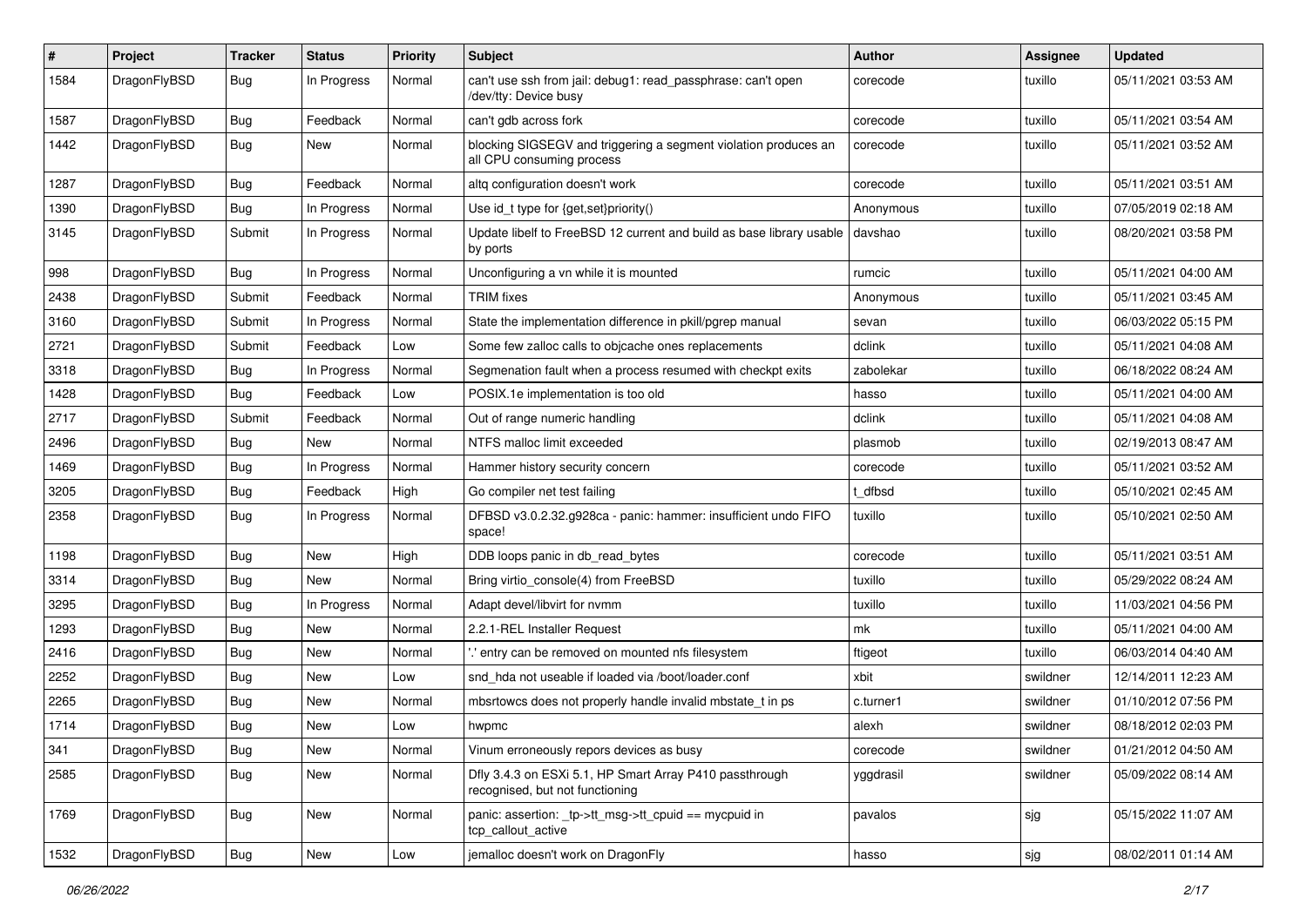| ∦    | Project      | <b>Tracker</b> | <b>Status</b> | <b>Priority</b> | <b>Subject</b>                                                                                                                                           | <b>Author</b>     | Assignee  | <b>Updated</b>      |
|------|--------------|----------------|---------------|-----------------|----------------------------------------------------------------------------------------------------------------------------------------------------------|-------------------|-----------|---------------------|
| 1302 | DragonFlyBSD | <b>Bug</b>     | In Progress   | Normal          | Checkpoint regression?                                                                                                                                   | sjg               | sjg       | 07/10/2013 05:22 PM |
| 168  | DragonFlyBSD | <b>Bug</b>     | In Progress   | Normal          | Livelocked limit engaged while trying to setup IPW wireless                                                                                              | mschacht          | sepherosa | 05/11/2021 04:05 AM |
| 2825 | DragonFlyBSD | <b>Bug</b>     | <b>New</b>    | High            | 3x dhclient = hanging system (objcache exhausted)                                                                                                        | jaccovonb         | sepherosa | 05/11/2021 03:55 AM |
| 2746 | DragonFlyBSD | Bug            | <b>New</b>    | Normal          | some fraction of xterms started from the xmonad window manager<br>get killed with SIGALRM                                                                | isenmann          | profmakx  | 12/28/2014 02:51 AM |
| 2822 | DragonFlyBSD | <b>Bug</b>     | <b>New</b>    | Normal          | USB 3.0 stick throws "reading primary partition table: error<br>accessing offset 000[] for 152" error, while the stick works on any<br>other OS I tested | revuwa            | profmakx  | 06/29/2015 05:56 AM |
| 600  | DragonFlyBSD | <b>Bug</b>     | <b>New</b>    | Low             | /sys/libkern/karc4random                                                                                                                                 | robin carey5      | profmakx  | 01/19/2015 03:07 AM |
| 2549 | DragonFlyBSD | <b>Bug</b>     | In Progress   | Normal          | netgraph7: Kernel page fault.                                                                                                                            | russiane39        | nant      | 05/10/2013 11:20 PM |
| 679  | DragonFlyBSD | <b>Bug</b>     | <b>New</b>    | Low             | Netgraph backward compatibility for old *LEN constants                                                                                                   | nant              | nant      | 02/18/2014 05:45 AM |
| 1969 | DragonFlyBSD | <b>Bug</b>     | <b>New</b>    | Normal          | pf-related network problem                                                                                                                               | pavalos           | lentferj  | 02/01/2011 06:57 PM |
| 385  | DragonFlyBSD | <b>Bug</b>     | Feedback      | Low             | Mail archive address removal                                                                                                                             | justin            | justin    | 03/09/2013 11:24 AM |
| 1964 | DragonFlyBSD | <b>Bug</b>     | New           | Normal          | iwn (panic assertion : wlan assert serialized)                                                                                                           | sjmm.ptr          | josepht   | 02/01/2011 12:57 PM |
| 1946 | DragonFlyBSD | <b>Bug</b>     | <b>New</b>    | Normal          | ieee80211 panic                                                                                                                                          | pavalos           | josepht   | 01/27/2011 06:00 PM |
| 1593 | DragonFlyBSD | <b>Bug</b>     | Feedback      | Normal          | panic: assertion: $ccb == ap > ap$ err $ccb$ in ahci put err $ccb$                                                                                       | ftigeot           | ftigeot   | 05/15/2022 05:09 AM |
| 3031 | DragonFlyBSD | Submit         | In Progress   | Normal          | Update drm/radeon to Linux 4.7.10 as much as possible                                                                                                    | davshao           | ftigeot   | 08/19/2021 12:33 PM |
| 2870 | DragonFlyBSD | <b>Bug</b>     | <b>New</b>    | High            | Broken text and icons when glamor acceleration is used                                                                                                   | 375gnu            | ftigeot   | 01/31/2016 12:13 AM |
| 3154 | DragonFlyBSD | Submit         | <b>New</b>    | Normal          | Update serial handling in bootloader                                                                                                                     | ddegroot          | dillon    | 11/06/2018 11:21 PM |
| 2819 | DragonFlyBSD | Bug            | In Progress   | Normal          | Random micro system freezes after a week of uptime                                                                                                       | ftigeot           | dillon    | 08/16/2015 08:46 PM |
| 2092 | DragonFlyBSD | <b>Bug</b>     | <b>New</b>    | Normal          | Panic: Bad link elm 0x next->prev != elm                                                                                                                 | masterblaster     | dillon    | 12/04/2011 12:49 PM |
| 2037 | DragonFlyBSD | <b>Bug</b>     | Feedback      | Normal          | Panic Bad link elm while building packages                                                                                                               | ftigeot           | dillon    | 04/21/2011 07:20 AM |
| 1831 | DragonFlyBSD | <b>Bug</b>     | Feedback      | High            | HAMMER "malloc limit exceeded" panic                                                                                                                     | eocallaghan       | dillon    | 06/04/2022 04:38 AM |
| 1411 | DragonFlyBSD | <b>Bug</b>     | Feedback      | Normal          | Burning doesn't work with ahci(4)                                                                                                                        | hasso             | dillon    | 05/11/2021 04:00 AM |
| 1127 | DragonFlyBSD | <b>Bug</b>     | Feedback      | Low             | cdrom drive not detected                                                                                                                                 | tgr               | corecode  | 01/15/2015 08:55 AM |
| 2353 | DragonFlyBSD | <b>Bug</b>     | In Progress   | Normal          | panic: assertion "gd->gd spinlocks $wr == 0$ " failed in<br>bsd4 schedulerclock                                                                          | jaydg             | alexh     | 11/28/2012 01:57 AM |
| 1538 | DragonFlyBSD | Bug            | <b>New</b>    | Low             | mountroot should probe file systems                                                                                                                      | corecode          | alexh     | 11/24/2010 06:35 PM |
| 2100 | DragonFlyBSD | <b>Bug</b>     | Feedback      | Normal          | devfs related panic                                                                                                                                      | sepherosa         | alexh     | 07/10/2011 02:29 PM |
| 1430 | DragonFlyBSD | <b>Bug</b>     | New           | Normal          | Buggy w(1)?                                                                                                                                              | hasso             | alexh     | 11/24/2010 08:09 AM |
| 1387 | DragonFlyBSD | Bug            | Feedback      | Normal          | zero-size malloc and ps: kvm_getprocs: Bad address                                                                                                       | qhwt+dfly         |           | 05/11/2021 04:00 AM |
| 3219 | DragonFlyBSD | <b>Bug</b>     | New           | Normal          | x11/xorg port can not be build                                                                                                                           | <b>UlasSAYGIN</b> |           | 03/31/2020 08:57 AM |
| 2840 | DragonFlyBSD | <b>Bug</b>     | New           | Normal          | wrong voltage is reported                                                                                                                                | yellowrabbit2010  |           | 09/11/2015 06:09 PM |
| 2412 | DragonFlyBSD | <b>Bug</b>     | New           | Normal          | wlan0 fails to get address via dhclient                                                                                                                  | nonsolosoft       |           | 08/30/2012 05:55 AM |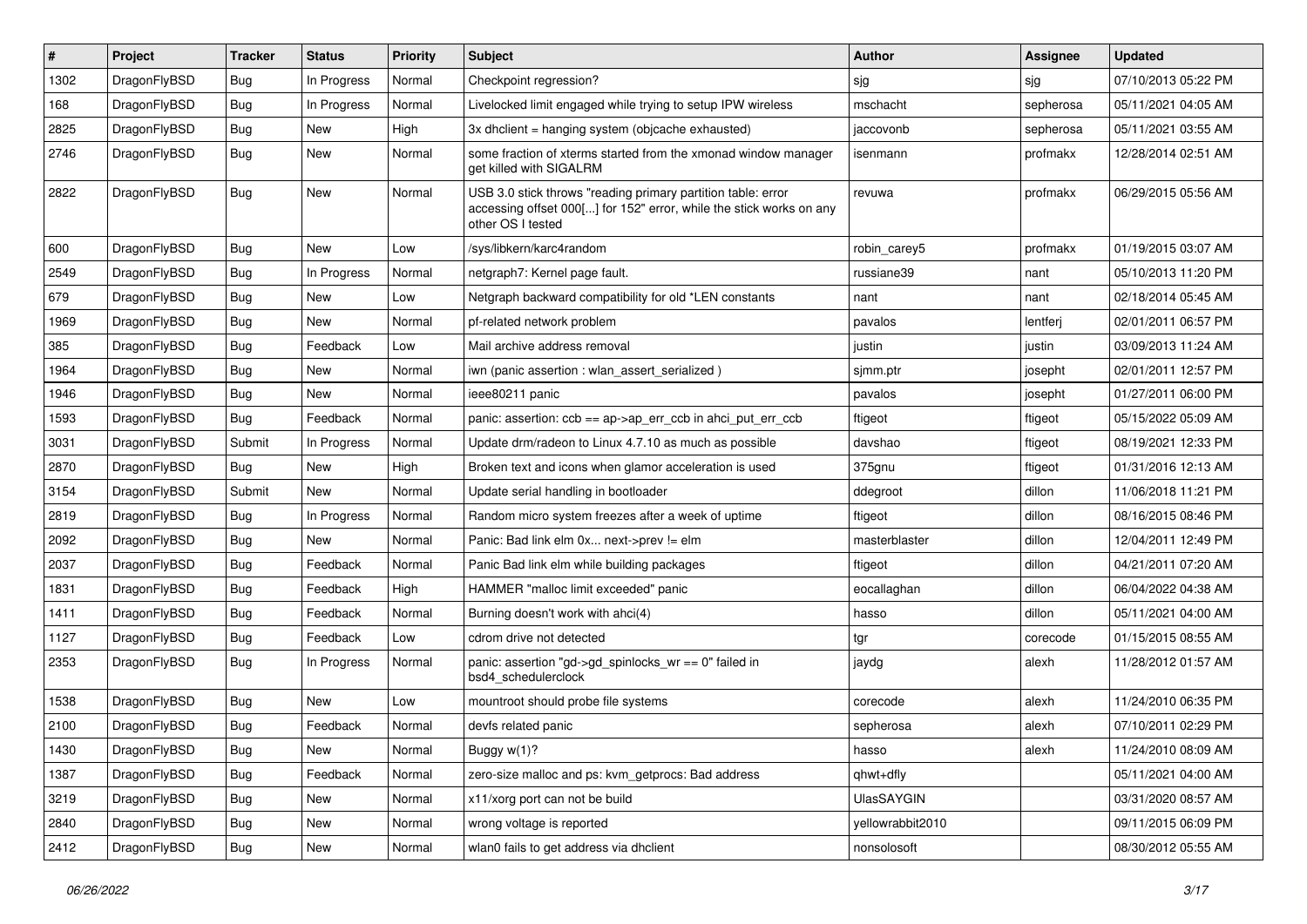| $\pmb{\#}$ | Project      | <b>Tracker</b> | <b>Status</b> | <b>Priority</b> | Subject                                                                                                        | <b>Author</b>      | Assignee | <b>Updated</b>      |
|------------|--------------|----------------|---------------|-----------------|----------------------------------------------------------------------------------------------------------------|--------------------|----------|---------------------|
| 1941       | DragonFlyBSD | Bug            | <b>New</b>    | Normal          | wlan config crash                                                                                              | abandon.every.hope |          | 12/24/2010 07:54 PM |
| 3231       | DragonFlyBSD | Bug            | <b>New</b>    | Normal          | wifi drops on 5.8                                                                                              | tse                |          | 04/06/2020 05:08 AM |
| 243        | DragonFlyBSD | Bug            | Feedback      | Normal          | weird behavior in the shell                                                                                    | swildner           |          | 05/31/2022 02:51 PM |
| 1850       | DragonFlyBSD | Bug            | New           | Normal          | volume-add on hammer root fs panic                                                                             | Johannes.Hofmann   |          | 04/18/2019 04:27 AM |
| 2797       | DragonFlyBSD | Bug            | In Progress   | Low             | vkernels with & without machdep.pmap_mmu_optimize                                                              | yellowrabbit2010   |          | 11/27/2021 08:06 AM |
| 2154       | DragonFlyBSD | <b>Bug</b>     | New           | Normal          | vkernel copyout() doesn't return EFAULT on error                                                               | vsrinivas          |          | 10/20/2011 03:53 AM |
| 1429       | DragonFlyBSD | Bug            | Feedback      | Normal          | vkernel bug - "mfree: m->m_nextpkt != NULL"                                                                    | dillon             |          | 05/11/2021 04:00 AM |
| 2493       | DragonFlyBSD | Bug            | New           | Normal          | vidcontrol: invalid video mode name                                                                            | Svarov             |          | 01/24/2013 09:55 AM |
| 2224       | DragonFlyBSD | Bug            | <b>New</b>    | Normal          | v2.13.0.291.gaa7ec - Panic on fq while installing world                                                        | tuxillo            |          | 11/18/2011 01:40 AM |
| 3206       | DragonFlyBSD | Submit         | <b>New</b>    | Normal          | update psm/kbd to FreeBSD 12.0 code                                                                            | htse               |          | 10/05/2019 03:49 PM |
| 3132       | DragonFlyBSD | Bug            | <b>New</b>    | Low             | unifdef mined                                                                                                  | bcallah            |          | 04/26/2018 08:34 PM |
| 3282       | DragonFlyBSD | Bug            | New           | Normal          | unexpected errno value from fopen()                                                                            | bhaible            |          | 07/10/2021 03:34 AM |
| 2708       | DragonFlyBSD | Bug            | New           | Normal          | unable to send TCP nor UDP on age(4) interface                                                                 | dermiste           |          | 05/11/2021 03:54 AM |
| 3239       | DragonFlyBSD | Bug            | New           | Normal          | unable to SIGKILL glitched emacs                                                                               | piecuch            |          | 05/26/2020 03:30 AM |
| 3184       | DragonFlyBSD | <b>Bug</b>     | <b>New</b>    | Normal          | tsleep(9) return value when PCATCH specified                                                                   | tkusumi            |          | 04/03/2019 06:49 AM |
| 3196       | DragonFlyBSD | Bug            | New           | Normal          | test issue after redmine upgrade (2)                                                                           | tuxillo            |          | 07/05/2019 04:33 AM |
| 3252       | DragonFlyBSD | <b>Bug</b>     | <b>New</b>    | Normal          | tcsetattr/tcgetattr set errno incorrectly on non-TTY                                                           | tonyc              |          | 10/26/2020 09:34 PM |
| 1920       | DragonFlyBSD | Bug            | <b>New</b>    | High            | system hangs                                                                                                   | zhtw               |          | 11/22/2010 08:59 AM |
| 2248       | DragonFlyBSD | Bug            | New           | Normal          | sysctl panic                                                                                                   | pavalos            |          | 11/23/2011 06:23 PM |
| 3025       | DragonFlyBSD | Bug            | <b>New</b>    | Normal          | sys/dev/powermng/powernow/powernow.c:284: bad comparison?                                                      | dcb                |          | 09/23/2017 07:45 AM |
| 3024       | DragonFlyBSD | Bug            | New           | Low             | sys/dev/netif/wi/if_wi.c:1090]: (style) Redundant condition                                                    | dcb                |          | 04/11/2017 11:56 AM |
| 3076       | DragonFlyBSD | <b>Bug</b>     | <b>New</b>    | Normal          | sys/dev/netif/ig_hal/e1000_ich8lan.c:1594: sanity checking mixup?                                              | dcb                |          | 10/11/2017 01:58 AM |
| 3022       | DragonFlyBSD | Bug            | <b>New</b>    | Normal          | sys/dev/netif/ath/ath/if_ath.c:2142: strange bitmask?                                                          | dcb                |          | 04/11/2017 11:49 AM |
| 3021       | DragonFlyBSD | Bug            | In Progress   | Normal          | sys/dev/drm/i915/i915_gem_stolen.c:115]: (error) Signed integer<br>overflow for expression '65535<<20'         | dcb                |          | 04/11/2017 12:46 PM |
| 3018       | DragonFlyBSD | Bug            | New           | Normal          | sys/bus/u4b/wlan/if_run.c:5464]: (style) Redundant condition                                                   | dcb                |          | 04/11/2017 11:26 AM |
| 2957       | DragonFlyBSD | Bug            | Feedback      | Normal          | swapoff-a followed by swapon-a doesn't give your swap back                                                     | neilb              |          | 10/09/2016 04:17 AM |
| 2892       | DragonFlyBSD | Bug            | <b>New</b>    | Normal          | swap pager:indefinite wait bufferf error                                                                       | lhmwzy             |          | 02/21/2016 10:32 PM |
| 3209       | DragonFlyBSD | <b>Bug</b>     | New           | Normal          | svc has some minor bugs                                                                                        | arcade@b1t.name    |          | 10/24/2019 09:08 AM |
| 1368       | DragonFlyBSD | Bug            | In Progress   | Normal          | suspend signal race?                                                                                           | qhwt+dfly          |          | 05/11/2021 03:51 AM |
| 2297       | DragonFlyBSD | Bug            | New           | Normal          | strange NFS (client) error messages / problems                                                                 | Anonymous          |          | 02/19/2012 02:59 PM |
| 2557       | DragonFlyBSD | <b>Bug</b>     | New           | Normal          | stock 3.4.1 kernel halts during booting if dm and dm_target_crypt<br>are loaded and RAID controller is present | phma               |          | 05/12/2013 10:38 PM |
| 2055       | DragonFlyBSD | <b>Bug</b>     | New           | Normal          | $ssh + IPV6 + bridge \Rightarrow connection freezes$                                                           | steve              |          | 04/24/2011 07:13 PM |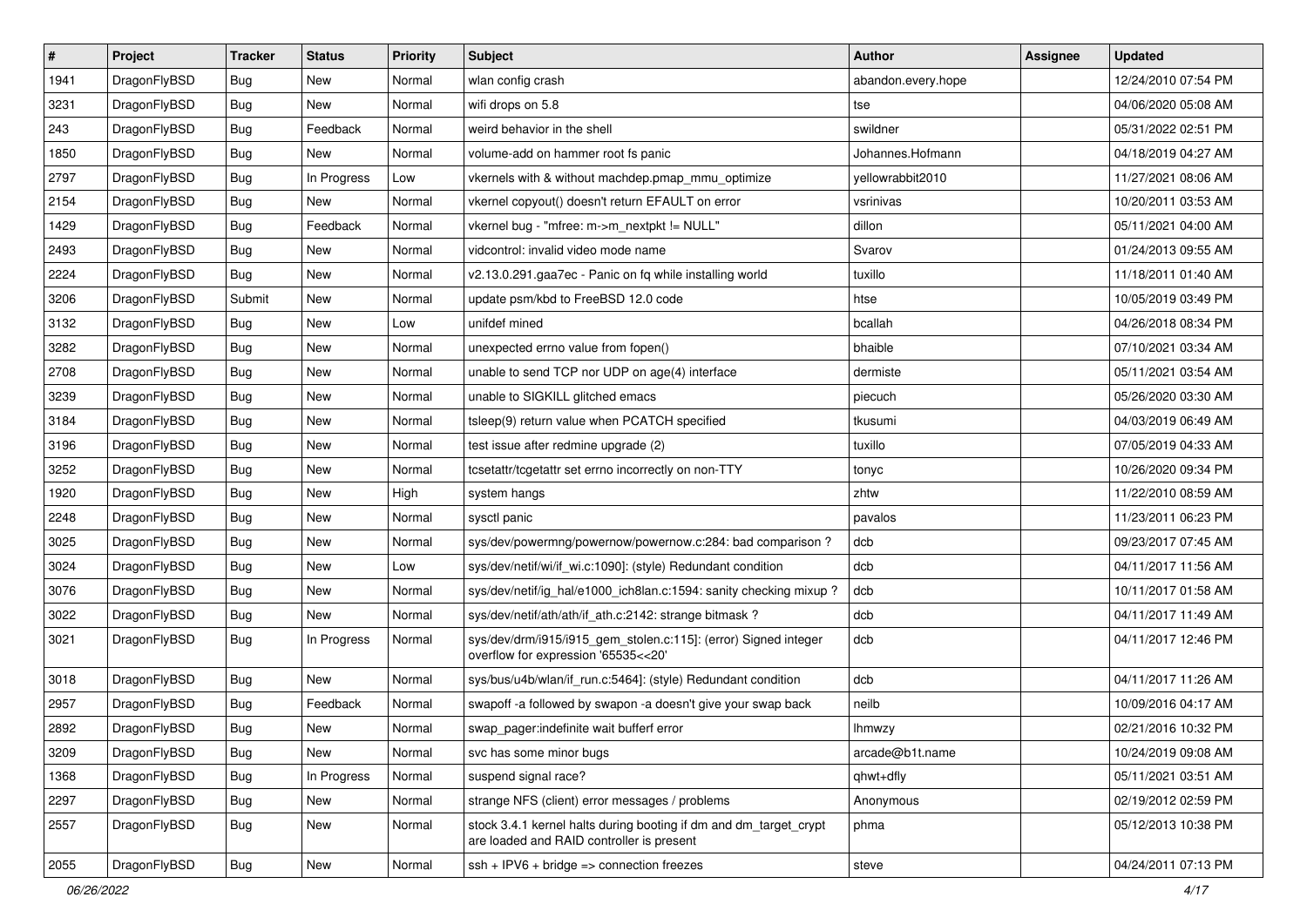| $\vert$ # | Project      | <b>Tracker</b> | <b>Status</b> | <b>Priority</b> | Subject                                                                             | <b>Author</b>   | Assignee | <b>Updated</b>      |
|-----------|--------------|----------------|---------------|-----------------|-------------------------------------------------------------------------------------|-----------------|----------|---------------------|
| 2067      | DragonFlyBSD | <b>Bug</b>     | <b>New</b>    | Normal          | sound/pcm: "play interrupt timeout, channel dead"                                   | matthiasr       |          | 05/11/2021 03:55 AM |
| 2136      | DragonFlyBSD | <b>Bug</b>     | New           | Normal          | socketpair() doesn't free file descriptors on copyout failure                       | vsrinivas       |          | 04/05/2013 09:13 AM |
| 2090      | DragonFlyBSD | <b>Bug</b>     | Feedback      | Normal          | snd_hda does not support headphone automute                                         | justin          |          | 03/29/2012 08:03 PM |
| 2167      | DragonFlyBSD | <b>Bug</b>     | New           | Normal          | shutdown/reboot fails after uptime msg                                              | marino          |          | 11/28/2011 03:01 AM |
| 2877      | DragonFlyBSD | Bug            | New           | Low             | sed fails when working with UTF-8 locale and non-UTF symbols                        | arcade@b1t.name |          | 12/30/2015 11:20 AM |
| 2199      | DragonFlyBSD | Bug            | New           | Normal          | screen segfaults if utmpx isn't present                                             | pavalos         |          | 11/15/2011 10:52 PM |
| 1563      | DragonFlyBSD | <b>Bug</b>     | Feedback      | Normal          | reset(1) doesn't reset terminal to the defaults                                     | hasso           |          | 03/10/2013 04:17 AM |
| 3217      | DragonFlyBSD | <b>Bug</b>     | <b>New</b>    | Normal          | rescue tools: make install fails if rescue folder doesn't exist                     | t dfbsd         |          | 11/27/2019 08:16 PM |
| 3170      | DragonFlyBSD | <b>Bug</b>     | New           | Normal          | repeatable nfsd crash                                                               | tse             |          | 06/11/2020 05:52 AM |
| 2331      | DragonFlyBSD | Bug            | New           | Normal          | reading mouse mode from unopen file descriptor hangs mouse<br>driver                | phma            |          | 03/14/2012 09:43 AM |
| 2292      | DragonFlyBSD | Bug            | <b>New</b>    | Normal          | re interface with jumbo frames (mtu larger than 1500) hangs after<br>some traffic   | Anonymous       |          | 01/31/2012 12:11 AM |
| 2045      | DragonFlyBSD | Bug            | <b>New</b>    | Normal          | ral(4): Fatal trap 12: page fault while in kernel mode (two panics)                 | herrgard        |          | 11/03/2011 05:34 PM |
| 3238      | DragonFlyBSD | Bug            | <b>New</b>    | Normal          | race conditions when printing from vkernel console                                  | piecuch         |          | 05/19/2020 02:50 PM |
| 2075      | DragonFlyBSD | Bug            | New           | Normal          | pflogd on x86 64                                                                    | fanch           |          | 05/16/2011 04:04 PM |
| 3228      | DragonFlyBSD | Bug            | New           | Low             | pfi kif unref: state refcount $\leq 0$ in dmesg                                     | justin          |          | 03/05/2021 06:39 AM |
| 2586      | DragonFlyBSD | Bug            | New           | Normal          | pf: "modulate" state seems problematic                                              | srussell        |          | 09/25/2013 07:36 PM |
| 1489      | DragonFlyBSD | Bug            | Feedback      | Normal          | panic: ufs dirbad: bad dir                                                          | rumcic          |          | 03/10/2013 04:34 AM |
| 1634      | DragonFlyBSD | Bug            | <b>New</b>    | Normal          | panic: spin lock: 0xe4ad1320, indefinitive wait!                                    | elekktretterr   |          | 01/19/2015 03:21 AM |
| 2080      | DragonFlyBSD | Bug            | New           | Normal          | panic: lockmgr thrd sleep: called from interrupt, ipi, or hard code<br>section      | rumcic          |          | 05/30/2011 05:06 PM |
| 3245      | DragonFlyBSD | Bug            | New           | Normal          | panic: free: guard1x fail, i915 load from loader.conf                               | polachok        |          | 08/21/2020 10:36 AM |
| 1249      | DragonFlyBSD | Bug            | Feedback      | Normal          | panic: ffs vfree: freeing free inode                                                | rumcic          |          | 03/10/2013 05:13 AM |
| 2048      | DragonFlyBSD | <b>Bug</b>     | New           | Normal          | panic: ffs sync: rofs mod                                                           | pavalos         |          | 04/12/2011 05:45 AM |
| 1944      | DragonFlyBSD | <b>Bug</b>     | <b>New</b>    | Normal          | panic: backing object 0xdea7b258 was somehow re-referenced<br>during collapse!      | sepherosa       |          | 12/27/2010 02:06 AM |
| 1577      | DragonFlyBSD | <b>Bug</b>     | Feedback      | Normal          | panic: assertion: leaf->base.obj_id == ip->obj_id in<br>hammer_ip_delete_range      | qhwt+dfly       |          | 05/11/2021 04:01 AM |
| 1481      | DragonFlyBSD | <b>Bug</b>     | Feedback      | Normal          | panic: assertion: kva p(buf) in soopt from kbuf (after ipfw pipe<br>show, 2.2.1-R)  | combiner        |          | 05/11/2021 04:01 AM |
| 1913      | DragonFlyBSD | <b>Bug</b>     | New           | Normal          | panic: assertion: ip->flush_state != HAMMER_FST_FLUSH in<br>hammer flush inode core | swildner        |          | 11/20/2010 05:27 PM |
| 1218      | DragonFlyBSD | <b>Bug</b>     | In Progress   | Normal          | panic: assertion: $error == 0$ in hammer start transaction                          | rumcic          |          | 05/11/2021 04:00 AM |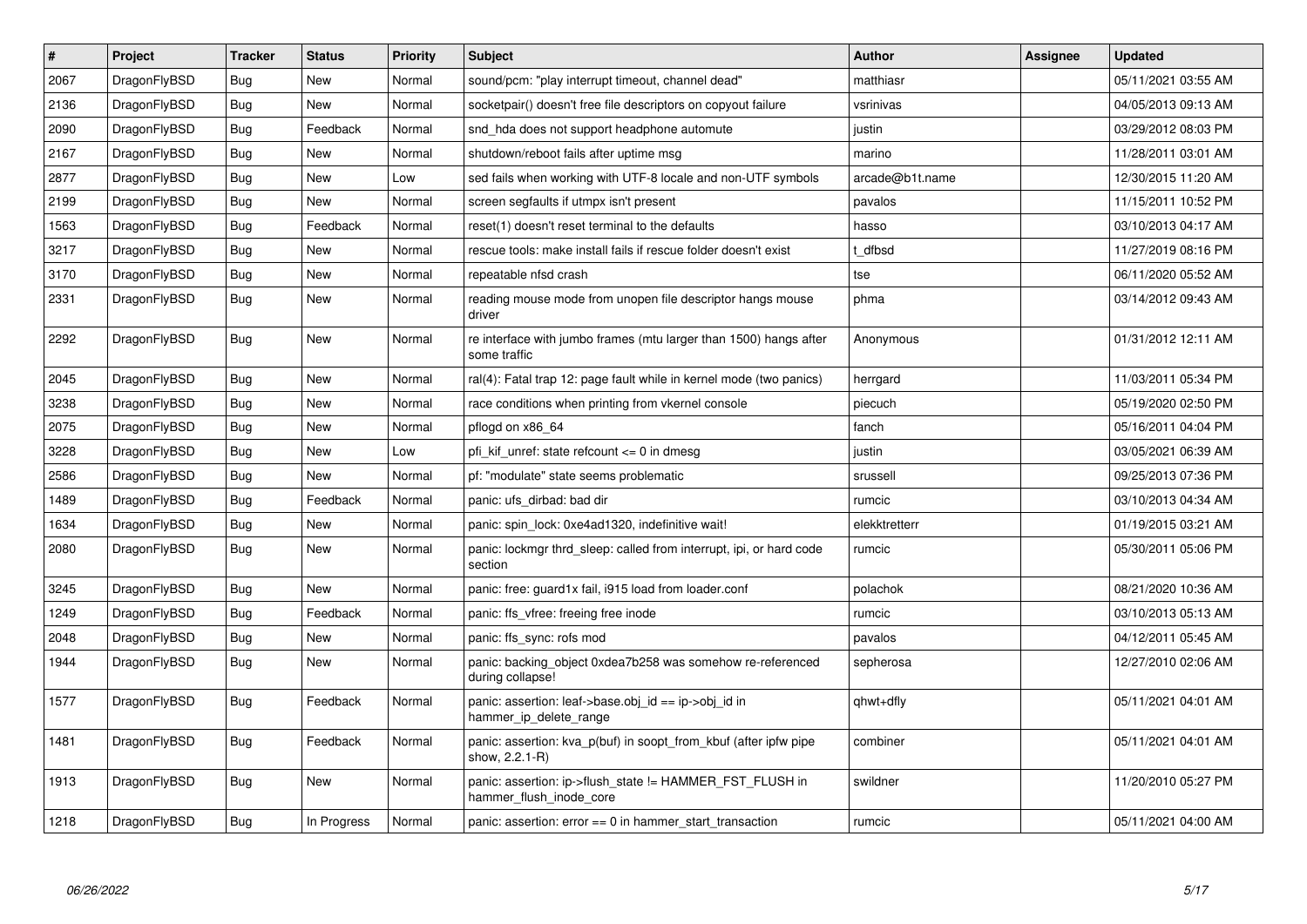| $\sharp$ | Project      | <b>Tracker</b> | <b>Status</b> | <b>Priority</b> | <b>Subject</b>                                                                                                                                                                                    | Author                 | <b>Assignee</b> | <b>Updated</b>      |
|----------|--------------|----------------|---------------|-----------------|---------------------------------------------------------------------------------------------------------------------------------------------------------------------------------------------------|------------------------|-----------------|---------------------|
| 1448     | DragonFlyBSD | Bug            | Feedback      | Normal          | panic: assertion: _tp->tt_msg->tt_cpuid == mycpuid in<br>tcp_callout_active tcp_output tcp_usr_send netmsg_pru_send<br>netmsg service tcpmsg service loop                                         | dillon                 |                 | 05/11/2021 04:00 AM |
| 2085     | DragonFlyBSD | Bug            | New           | Normal          | panic: assertion: (m->flags & PG_MAPPED) == 0 in<br>vm_page_free_toq                                                                                                                              | vsrinivas              |                 | 06/10/2011 07:48 AM |
| 1917     | DragonFlyBSD | Bug            | <b>New</b>    | Normal          | panic: assertion: (RB_EMPTY(&ip->rec_tree) && (ip->flags &<br>HAMMER_INODE_XDIRTY) == 0)    (!RB_EMPTY(&ip->rec_tree)<br>&& (ip->flags & HAMMER_INODE_XDIRTY) != 0) in<br>hammer flush inode done | qhwt.dfly              |                 | 11/24/2010 03:23 AM |
| 2254     | DragonFlyBSD | <b>Bug</b>     | New           | Normal          | panic: assertion "ref < &td->td_toks_end" failed in lwkt_gettoken at<br>/usr/src/sys/kern/lwkt token.c:588                                                                                        | eocallaghan            |                 | 12/05/2011 10:21 PM |
| 2245     | DragonFlyBSD | <b>Bug</b>     | <b>New</b>    | Normal          | panic: assertion "ref < &td->td toks end" failed in lwkt gettoken at<br>/usr/src/sys/kern/lwkt token.c:588                                                                                        | juanfra684             |                 | 11/22/2011 07:41 PM |
| 2296     | DragonFlyBSD | <b>Bug</b>     | In Progress   | High            | panic: assertion "m->wire count > 0" failed                                                                                                                                                       | thomas.nikolajsen      |                 | 08/30/2012 06:09 AM |
| 2436     | DragonFlyBSD | <b>Bug</b>     | New           | Normal          | panic: assertion "lp->lwp_qcpu == dd->cpuid" failed in<br>dfly_acquire_curproc                                                                                                                    | thomas.nikolajsen      |                 | 01/23/2013 11:07 AM |
| 2453     | DragonFlyBSD | <b>Bug</b>     | <b>New</b>    | Normal          | panic: assertion "gd->gd spinlocks == $0$ " failed                                                                                                                                                | Johannes.Hofmann       |                 | 11/12/2012 12:54 PM |
| 3035     | DragonFlyBSD | <b>Bug</b>     | <b>New</b>    | Normal          | panic: assertion "cpu >= 0 && cpu < ncpus" failed in netisr_cpuport<br>at /usr/src/sys/net/netisr2.h:87                                                                                           | masu                   |                 | 05/11/2017 01:24 AM |
| 2520     | DragonFlyBSD | <b>Bug</b>     | <b>New</b>    | Normal          | panic: assertion "IS_SERIALIZED((ifp->if_serializer))" failed in<br>if default serialize assert at /usr/src/sys/net/if.c:437                                                                      | ano                    |                 | 03/09/2013 12:14 AM |
| 1818     | DragonFlyBSD | <b>Bug</b>     | New           | Normal          | panic: Bad tailq NEXT (kqueue issue ?)                                                                                                                                                            | ftigeot                |                 | 05/15/2022 11:40 AM |
| 2369     | DragonFlyBSD | <b>Bug</b>     | New           | Normal          | panic: Bad link elm 0xffffffe07edf6068 next->prev != elm                                                                                                                                          | jaydg                  |                 | 08/15/2012 03:04 AM |
| 2645     | DragonFlyBSD | <b>Bug</b>     | <b>New</b>    | Normal          | panic with dsched fq and ioprio                                                                                                                                                                   | jyoung15               |                 | 02/20/2014 07:29 AM |
| 1861     | DragonFlyBSD | <b>Bug</b>     | New           | Normal          | panic via kprintf (lockmgr called in a hard section)                                                                                                                                              | vsrinivas              |                 | 10/11/2010 12:56 AM |
| 2164     | DragonFlyBSD | <b>Bug</b>     | New           | Normal          | panic on reboot from usb.                                                                                                                                                                         | eocallaghan            |                 | 10/27/2011 09:29 AM |
| 1661     | DragonFlyBSD | <b>Bug</b>     | In Progress   | Normal          | panic on password entry mount smb filesystem                                                                                                                                                      | vsrinivas              |                 | 11/27/2021 08:29 AM |
| 3036     | DragonFlyBSD | <b>Bug</b>     | <b>New</b>    | Normal          | panic in icmp redirect start() ASSERT IN NETISR(0)                                                                                                                                                | tautolog               |                 | 05/11/2017 07:27 PM |
| 1826     | DragonFlyBSD | <b>Bug</b>     | New           | Normal          | panic during boot: assertion so->so_port  in tcp_input                                                                                                                                            | ftigeot                |                 | 05/15/2022 11:05 AM |
| 3049     | DragonFlyBSD | <b>Bug</b>     | <b>New</b>    | Normal          | panic DragonFly v4.8.1-RELEASE by mounting a malformed<br>msdosfs image [12.128]                                                                                                                  | open.source@ribose.com |                 | 08/14/2017 02:53 AM |
| 3052     | DragonFlyBSD | Bug            | <b>New</b>    | Normal          | panic DragonFly v4.8.1-RELEASE by mounting a malformed NTFS<br>image [64.000]                                                                                                                     | open.source@ribose.com |                 | 08/14/2017 03:22 AM |
| 3051     | DragonFlyBSD | Bug            | New           | Normal          | panic DragonFly v4.8.1-RELEASE by mounting a malformed NTFS<br>image [12.000]                                                                                                                     | open.source@ribose.com |                 | 08/14/2017 03:20 AM |
| 1282     | DragonFlyBSD | <b>Bug</b>     | Feedback      | Normal          | panic (trap 12) when booting SMP kernel on Atom 330 (dual core)                                                                                                                                   | tomaz.borstnar         |                 | 05/11/2021 04:00 AM |
| 1672     | DragonFlyBSD | <b>Bug</b>     | Feedback      | Normal          | panic (trap 12) around btree_search() in 2.4.1-RELEASE                                                                                                                                            | floid                  |                 | 01/19/2015 03:36 AM |
| 2099     | DragonFlyBSD | <b>Bug</b>     | New           | Normal          | page fault panic in vm system                                                                                                                                                                     | pavalos                |                 | 07/10/2011 08:51 AM |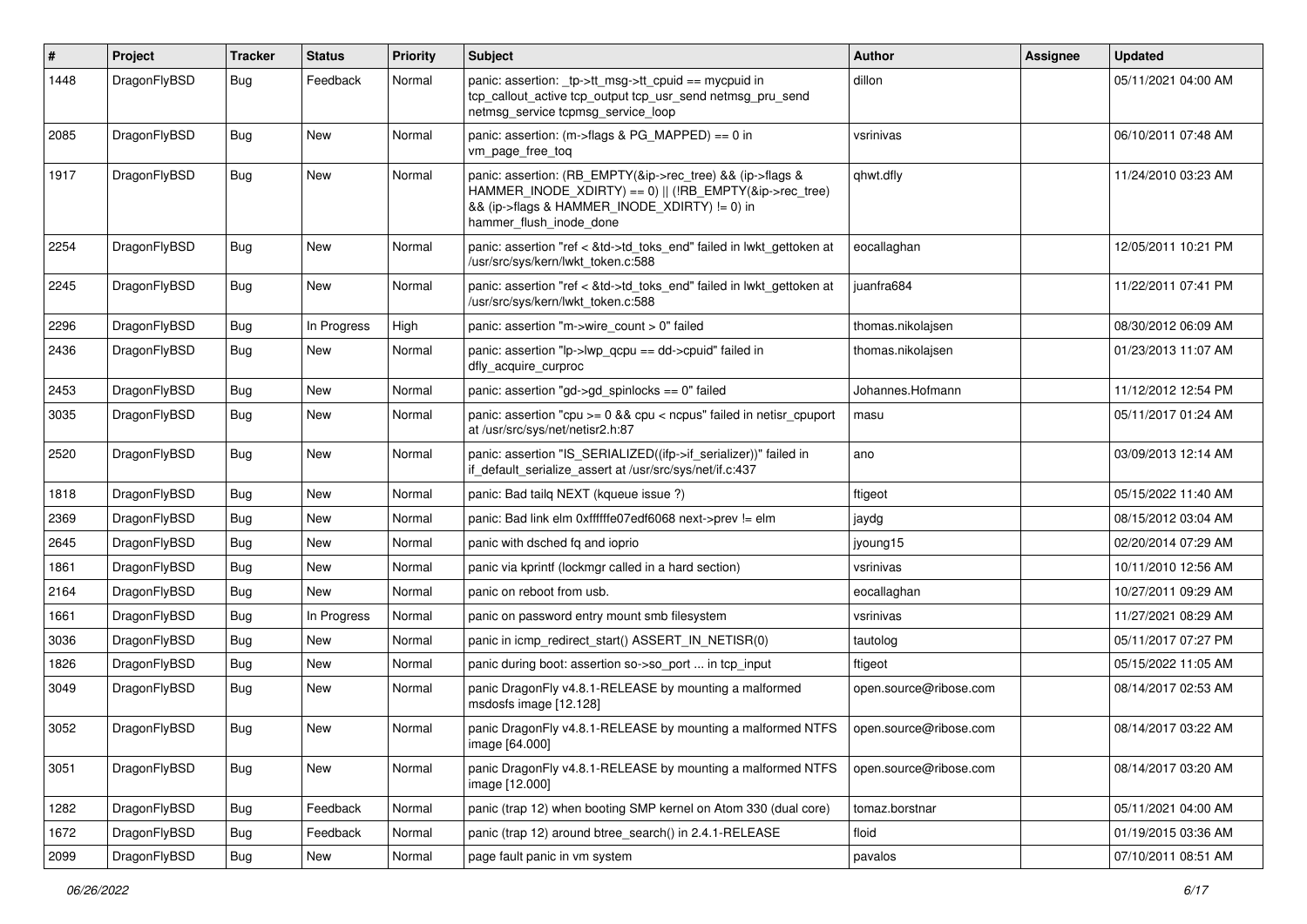| $\vert$ # | Project      | <b>Tracker</b> | <b>Status</b> | Priority | <b>Subject</b>                                                                                           | Author            | Assignee | <b>Updated</b>      |
|-----------|--------------|----------------|---------------|----------|----------------------------------------------------------------------------------------------------------|-------------------|----------|---------------------|
| 2013      | DragonFlyBSD | Bug            | In Progress   | Normal   | oversized DMA request loop                                                                               | josepht           |          | 05/11/2021 04:06 AM |
| 1101      | DragonFlyBSD | Bug            | Feedback      | Normal   | ohci related panic                                                                                       | polachok          |          | 05/11/2021 04:00 AM |
| 2890      | DragonFlyBSD | <b>Bug</b>     | New           | Normal   | not able to boot usb installer on Toshiba Chromebook 2                                                   | johnnywhishbone   |          | 02/22/2016 03:42 AM |
| 2490      | DragonFlyBSD | Bug            | <b>New</b>    | Normal   | nmalloc should color addresses to avoid cache bank conflictsw                                            | vsrinivas         |          | 06/10/2014 05:51 AM |
| 2489      | DragonFlyBSD | <b>Bug</b>     | <b>New</b>    | Normal   | nmalloc doesn't cache VA for allocations > 8KB                                                           | vsrinivas         |          | 06/10/2014 05:51 AM |
| 3225      | DragonFlyBSD | <b>Bug</b>     | <b>New</b>    | Normal   | nfsd freeze when using gemu                                                                              | tse               |          | 03/17/2020 11:52 AM |
| 2403      | DragonFlyBSD | Bug            | <b>New</b>    | Low      | newfs -E doesn't handle /dev/serno device names properly                                                 | ftigeot           |          | 08/17/2012 05:07 AM |
| 2104      | DragonFlyBSD | <b>Bug</b>     | <b>New</b>    | Normal   | network configuration seg. fault on install CD                                                           | navratil          |          | 07/26/2011 07:55 AM |
| 1185      | DragonFlyBSD | Bug            | <b>New</b>    | High     | need a tool to merge changes into /etc                                                                   | wa1ter            |          | 02/18/2014 06:02 AM |
| 2324      | DragonFlyBSD | <b>Bug</b>     | <b>New</b>    | Normal   | natacotrol support > 2TB not working even after the ftigeot patch                                        | zenny             |          | 03/03/2012 01:00 AM |
| 2687      | DragonFlyBSD | Bug            | New           | Normal   | natacontrol software RAID in installer                                                                   | csmelosky         |          | 06/22/2014 12:03 PM |
| 1874      | DragonFlyBSD | Bug            | New           | Normal   | mpd listening on all IPs, accepting only on one                                                          | rumcic            |          | 05/08/2011 01:01 PM |
| 2620      | DragonFlyBSD | Bug            | <b>New</b>    | Normal   | moused problem                                                                                           | FilippoMo         |          | 12/20/2013 10:32 AM |
| 2618      | DragonFlyBSD | Bug            | New           | Normal   | mouse problem on RELEASE-3 6 0                                                                           | FilippoMo         |          | 12/20/2013 03:26 AM |
| 1935      | DragonFlyBSD | Bug            | New           | Normal   | mouse does not work after switching between x and console                                                | shamaz            |          | 12/13/2010 10:06 AM |
| 3283      | DragonFlyBSD | Bug            | New           | Normal   | mknodat() cannot create FIFOs                                                                            | bhaible           |          | 07/10/2021 03:34 AM |
| 2609      | DragonFlyBSD | <b>Bug</b>     | New           | Normal   | master: panic: assertion<br>"LWKT TOKEN HELD ANY(vm object token(object))" failed in<br>swp_pager_lookup | thomas.nikolajsen |          | 11/28/2013 11:36 AM |
| 2874      | DragonFlyBSD | Bug            | <b>New</b>    | Normal   | make world DESTDIR=/emptydir fails                                                                       | pascii            |          | 12/25/2015 07:04 AM |
| 2008      | DragonFlyBSD | Bug            | New           | Normal   | lwkt setcpu remote: td->td flags 00800621 console flood                                                  | pavalos           |          | 03/06/2011 09:37 PM |
| 1942      | DragonFlyBSD | Bug            | <b>New</b>    | Normal   | locking against myself in getcacheblk()?                                                                 | qhwt.dfly         |          | 05/31/2022 02:15 PM |
| 2936      | DragonFlyBSD | Bug            | New           | Normal   | loader.efi crashes while loading kernel                                                                  | spaceille         |          | 08/20/2016 06:17 AM |
| 2141      | DragonFlyBSD | <b>Bug</b>     | New           | Urgent   | loader and/or documentation broken                                                                       | sjg               |          | 01/20/2012 10:51 AM |
| 2544      | DragonFlyBSD | Bug            | New           | Normal   | live DVD system boot (menu option 1) caused db> prompt on<br>PE1950                                      | estrabd           |          | 05/11/2021 03:54 AM |
| 3142      | DragonFlyBSD | Submit         | New           | Normal   | lib/libdmsg: Unbreak using new API EVP CIPHER CTX new()                                                  | tkusumi           |          | 07/08/2018 04:18 AM |
| 1745      | DragonFlyBSD | <b>Bug</b>     | Feedback      | Normal   | kmalloc panic                                                                                            | josepht           |          | 05/11/2021 04:05 AM |
| 1559      | DragonFlyBSD | Bug            | New           | Normal   | kernel trap                                                                                              | phma              |          | 11/27/2021 08:43 AM |
| 2736      | DragonFlyBSD | <b>Bug</b>     | New           | High     | kernel panics on acpi timer probe function                                                               | cnb               |          | 05/11/2021 03:55 AM |
| 1824      | DragonFlyBSD | Bug            | Feedback      | Normal   | kernel panic, x86, 2.7.3.859.ge5104                                                                      | akirchhoff135014  |          | 03/10/2013 07:49 AM |
| 2042      | DragonFlyBSD | <b>Bug</b>     | New           | Normal   | kernel panic, when run boot0cfg                                                                          | sepherosa         |          | 05/31/2022 03:01 PM |
| 1193      | DragonFlyBSD | Bug            | <b>New</b>    | Normal   | kernel doesn't recognize cdrom drive                                                                     | nonsolosoft       |          | 01/25/2014 09:11 PM |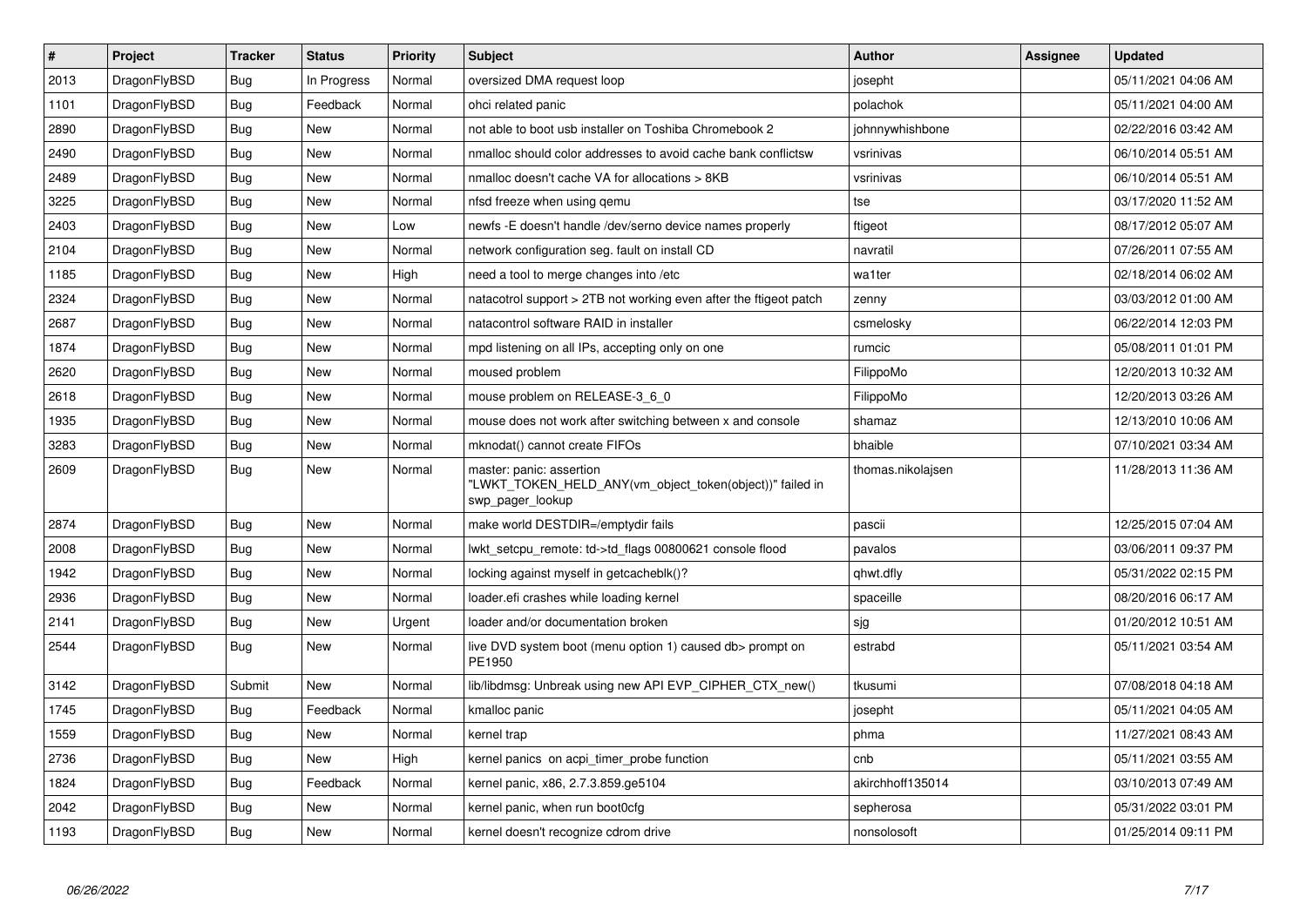| $\pmb{\#}$ | Project      | <b>Tracker</b> | <b>Status</b> | <b>Priority</b> | <b>Subject</b>                                                                       | Author            | Assignee | <b>Updated</b>      |
|------------|--------------|----------------|---------------|-----------------|--------------------------------------------------------------------------------------|-------------------|----------|---------------------|
| 2970       | DragonFlyBSD | Bug            | New           | Normal          | kernel 4.7: "Is -I" causes panic on UDF filesystem: "bgetvp -<br>overlapping buffer" | peeter            |          | 12/21/2016 02:46 AM |
| 2158       | DragonFlyBSD | <b>Bug</b>     | <b>New</b>    | Normal          | iwn panics with assertion on boot.                                                   | eocallaghan       |          | 10/24/2011 04:13 PM |
| 2735       | DragonFlyBSD | Bug            | New           | Urgent          | iwn panics SYSSASSERT                                                                | cnb               |          | 05/11/2021 03:55 AM |
| 1949       | DragonFlyBSD | <b>Bug</b>     | <b>New</b>    | Normal          | iwn panic                                                                            | pavalos           |          | 01/30/2011 03:21 AM |
| 2626       | DragonFlyBSD | Bug            | New           | Normal          | iwn driver drops with error: "firmware error 'iwn_intr: fatal firmware<br>error"     | rodyaj            |          | 01/09/2014 05:50 AM |
| 1867       | DragonFlyBSD | Bug            | <b>New</b>    | Normal          | it(4) motherboard and fan problems                                                   | tuxillo           |          | 07/08/2011 10:48 AM |
| 2972       | DragonFlyBSD | Bug            | <b>New</b>    | Normal          | ipfw3 "deny to me" does not work correctly                                           | mneumann          |          | 12/27/2016 12:11 PM |
| 2788       | DragonFlyBSD | Bug            | <b>New</b>    | Normal          | ioctl GSLICEINFO: Not working for vnode slice                                        | mneumann          |          | 02/12/2015 07:49 AM |
| 285        | DragonFlyBSD | <b>Bug</b>     | Feedback      | Low             | interrupt latency with re without ip address configured                              | thomas.nikolajsen |          | 02/20/2014 10:30 AM |
| 989        | DragonFlyBSD | Bug            | <b>New</b>    | Normal          | installer/fdisk trouble with wrapped values                                          | Discodestroyer    |          | 02/18/2014 06:27 AM |
| 2182       | DragonFlyBSD | <b>Bug</b>     | <b>New</b>    | Normal          | if_msk PHY FIFO underrun/overflow                                                    | nonsolosoft       |          | 09/03/2012 06:39 AM |
| 2329       | DragonFlyBSD | <b>Bug</b>     | New           | Normal          | ibm x3550 & acpi                                                                     | ano               |          | 06/03/2014 11:37 AM |
| 2598       | DragonFlyBSD | Bug            | New           | Normal          | i386 via USB Booting                                                                 | mbzadegan         |          | 10/21/2013 02:28 AM |
| 1398       | DragonFlyBSD | Submit         | In Progress   | Normal          | hdestroy(3) restricts hash key to point to malloc'ed space                           | Anonymous         |          | 08/20/2021 04:06 PM |
| 2140       | DragonFlyBSD | Bug            | <b>New</b>    | High            | hammer_io_delallocate panic with 'duplicate entry' message                           | ttw               |          | 10/07/2011 12:22 PM |
| 3316       | DragonFlyBSD | Bug            | New           | Normal          | hammer2_dirent_create() allows creating >1 dirents with the same<br>name             | tkusumi           |          | 06/05/2022 12:35 PM |
| 3312       | DragonFlyBSD | Submit         | <b>New</b>    | Normal          | hammer2: redundant chain modify after chain creation                                 | tkusumi           |          | 05/15/2022 01:35 PM |
| 1307       | DragonFlyBSD | Bug            | In Progress   | Normal          | hammer tid -2 shows unexpected result                                                | corecode          |          | 10/18/2016 05:29 PM |
| 2857       | DragonFlyBSD | Bug            | <b>New</b>    | Normal          | hammer stalls via bitcoin-qt                                                         | tkusumi           |          | 11/30/2015 06:52 AM |
| 2552       | DragonFlyBSD | Bug            | <b>New</b>    | Low             | hammer recovery should indicate progress                                             | phma              |          | 05/03/2013 12:13 AM |
| 1984       | DragonFlyBSD | Bug            | New           | Normal          | hammer mount fails after crash - HAMMER: FIFO record bad head<br>signature           | thomas.nikolajsen |          | 03/08/2011 06:57 PM |
| 2809       | DragonFlyBSD | <b>Bug</b>     | <b>New</b>    | Normal          | hammer mirror-stream                                                                 | masu              |          | 04/10/2015 12:33 AM |
| 2123       | DragonFlyBSD | Bug            | New           | Normal          | hammer is losing files                                                               | schmir            |          | 08/30/2011 07:56 PM |
| 2387       | DragonFlyBSD | <b>Bug</b>     | New           | Normal          | hammer ignores -t during dedup                                                       | phma              |          | 06/17/2012 12:30 PM |
| 2526       | DragonFlyBSD | <b>Bug</b>     | New           | Normal          | hammer cleanup doesn't run on first day of DST                                       | pavalos           |          | 10/18/2016 05:28 PM |
| 1943       | DragonFlyBSD | <b>Bug</b>     | New           | Normal          | hammer assertion panic                                                               | peter             |          | 12/27/2010 12:45 AM |
| 2124       | DragonFlyBSD | Bug            | New           | Normal          | getty repeating too quickly on port /dev/ttyv0                                       | sgeorge.ml        |          | 09/01/2011 04:28 AM |
| 2282       | DragonFlyBSD | <b>Bug</b>     | In Progress   | Normal          | gdb segfaults with certain corefiles                                                 | tuxillo           |          | 01/18/2012 04:40 PM |
| 3222       | DragonFlyBSD | Bug            | New           | Normal          | gcc - undefined reference to '__atomic_load' (missing libatomic?)                    | mneumann          |          | 02/08/2020 02:45 AM |
| 331        | DragonFlyBSD | <b>Bug</b>     | In Progress   | Normal          | ftpsesame (aka Bridging S01E03)                                                      | bastyaelvtars     |          | 03/09/2013 12:28 PM |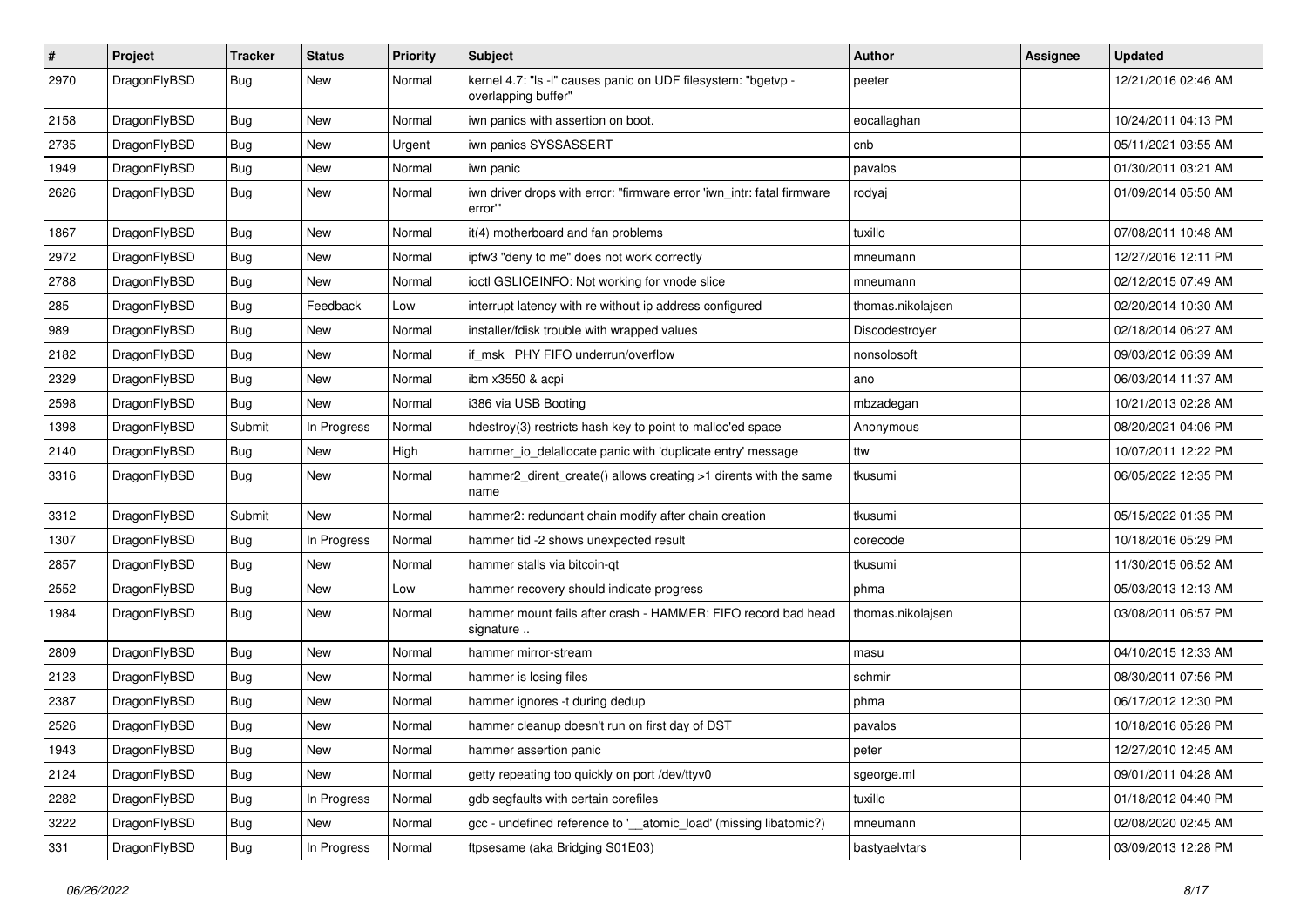| $\overline{\boldsymbol{H}}$ | Project      | <b>Tracker</b> | <b>Status</b> | <b>Priority</b> | <b>Subject</b>                                                                                  | Author            | <b>Assignee</b> | <b>Updated</b>      |
|-----------------------------|--------------|----------------|---------------|-----------------|-------------------------------------------------------------------------------------------------|-------------------|-----------------|---------------------|
| 3041                        | DragonFlyBSD | Submit         | New           | Normal          | firmware: Remove embedding of multiple images in one module.                                    | Anonymous         |                 | 12/25/2020 02:15 AM |
| 2790                        | DragonFlyBSD | Submit         | New           | Low             | filedesc softrefs increment code factoring                                                      | dclink            |                 | 02/21/2015 04:00 AM |
| 2806                        | DragonFlyBSD | <b>Bug</b>     | New           | Normal          | failed to configure a link-local address on ath0 (errno = 22)                                   | Chingyuan         |                 | 05/25/2021 01:00 AM |
| 3011                        | DragonFlyBSD | <b>Bug</b>     | In Progress   | Normal          | dragonfly/sys/dev/netif/re/re.c: suspicious code ?                                              | dcb               |                 | 07/29/2017 01:26 AM |
| 2886                        | DragonFlyBSD | Bug            | <b>New</b>    | Normal          | dragonfly mail agent: sending a testmail causes high system load                                | worf              |                 | 02/05/2016 05:53 AM |
| 1951                        | DragonFlyBSD | <b>Bug</b>     | New           | Normal          | dma timeouts at phyaddr on a good hdd                                                           | peur.neu          |                 | 01/04/2011 07:12 AM |
| 3141                        | DragonFlyBSD | <b>Bug</b>     | New           | Normal          | dhclient blocks boot process                                                                    | rowo              |                 | 12/16/2018 11:01 AM |
| 2082                        | DragonFlyBSD | <b>Bug</b>     | <b>New</b>    | Normal          | dfbsd 2.10.1 amd64 - mc port build error with 'bmake bin-install'                               | sun-doctor        |                 | 05/25/2011 07:18 PM |
| 2604                        | DragonFlyBSD | Bug            | <b>New</b>    | Normal          | dell laptop does not boot with LATEST                                                           | isenmann          |                 | 11/20/2013 02:07 AM |
| 2917                        | DragonFlyBSD | Bug            | New           | Normal          | da8: reading primary partition table: error accessing offset<br>000000000000 for 512            | liweitianux       |                 | 05/11/2021 08:43 PM |
| 3116                        | DragonFlyBSD | Bug            | New           | Normal          | da0 detects on very big volume if to _remove_ usb install stick and<br>reboot on Intel NUC5PPYH | dpostolov         |                 | 01/07/2018 09:40 PM |
| 2569                        | DragonFlyBSD | <b>Bug</b>     | <b>New</b>    | Normal          | ctime NFS                                                                                       | ferney            |                 | 08/11/2013 04:35 AM |
| 2319                        | DragonFlyBSD | Bug            | New           | Normal          | crypt/passwd forward compat                                                                     | c.turner1         |                 | 02/28/2012 12:39 PM |
| 2547                        | DragonFlyBSD | <b>Bug</b>     | <b>New</b>    | High            | crashed while doing a dry run of pkg_rolling-replace                                            | phma              |                 | 04/18/2013 10:40 PM |
| 3110                        | DragonFlyBSD | Bug            | New           | Normal          | crash with ipfw3 under load                                                                     | bnegre82          |                 | 12/09/2017 06:22 AM |
| 2621                        | DragonFlyBSD | Bug            | <b>New</b>    | Normal          | core dump using cdrom                                                                           | nonsolosoft       |                 | 12/27/2013 12:43 AM |
| 2712                        | DragonFlyBSD | Bug            | <b>New</b>    | Normal          | connect(2) returns EINVAL when retrying after ECONNREFUSED                                      | jorisgio          |                 | 08/14/2014 05:31 PM |
| 2389                        | DragonFlyBSD | Bug            | New           | Normal          | computer crashed while listing processes                                                        | phma              |                 | 06/18/2012 02:49 PM |
| 3240                        | DragonFlyBSD | Bug            | <b>New</b>    | High            | compile error because of openssl with /usr/dports/security/rhash for<br>mysql 8 install         | <b>UlasSAYGIN</b> |                 | 06/04/2020 08:05 AM |
| 1618                        | DragonFlyBSD | Bug            | Feedback      | Normal          | collision for 'struct pmap' when using RPC and <sys user.h=""></sys>                            | carenas           |                 | 05/11/2021 04:05 AM |
| 2924                        | DragonFlyBSD | <b>Bug</b>     | New           | Normal          | cat -v fails to tag characters in extended table with M- prefix with<br>some locales            | sevan             |                 | 07/11/2016 07:18 AM |
| 2531                        | DragonFlyBSD | Bug            | <b>New</b>    | Normal          | camcontrol fails to disable APM                                                                 | m.lombardi85      |                 | 03/23/2013 12:28 PM |
| 2882                        | DragonFlyBSD | Bug            | <b>New</b>    | Low             | bridge sends packets from individual interfaces                                                 | arcade@b1t.name   |                 | 01/09/2016 12:43 PM |
| 3006                        | DragonFlyBSD | Bug            | New           | Normal          | boot0cfg: panic in kern_udev.c in function _udev_dict_set_cstr when<br>installing in VirtualBox | MichiGreat        |                 | 04/01/2017 02:22 PM |
| 2680                        | DragonFlyBSD | Bug            | New           | Low             | boot0cfg update makes box unbootable                                                            | herrgard          |                 | 06/10/2014 06:02 AM |
| 806                         | DragonFlyBSD | Bug            | Feedback      | Normal          | boot error on MacBook                                                                           | tralamazza        |                 | 06/04/2022 05:28 AM |
| 1525                        | DragonFlyBSD | <b>Bug</b>     | New           | Normal          | boehm-gc problems                                                                               | hasso             |                 | 10/13/2012 07:13 PM |
| 1246                        | DragonFlyBSD | Bug            | <b>New</b>    | Normal          | bad resolution (monitor desync) with livedvd                                                    | Przem0l           |                 | 02/18/2014 06:29 AM |
| 3143                        | DragonFlyBSD | Bug            | <b>New</b>    | Normal          | assertion "0" failed in hammer2_inode_xop_chain_sync                                            | cbin              |                 | 07/18/2018 12:50 PM |
| 2459                        | DragonFlyBSD | Bug            | Feedback      | Normal          | apic problems with HP Probook 4510s                                                             | thowe             |                 | 11/27/2021 08:22 AM |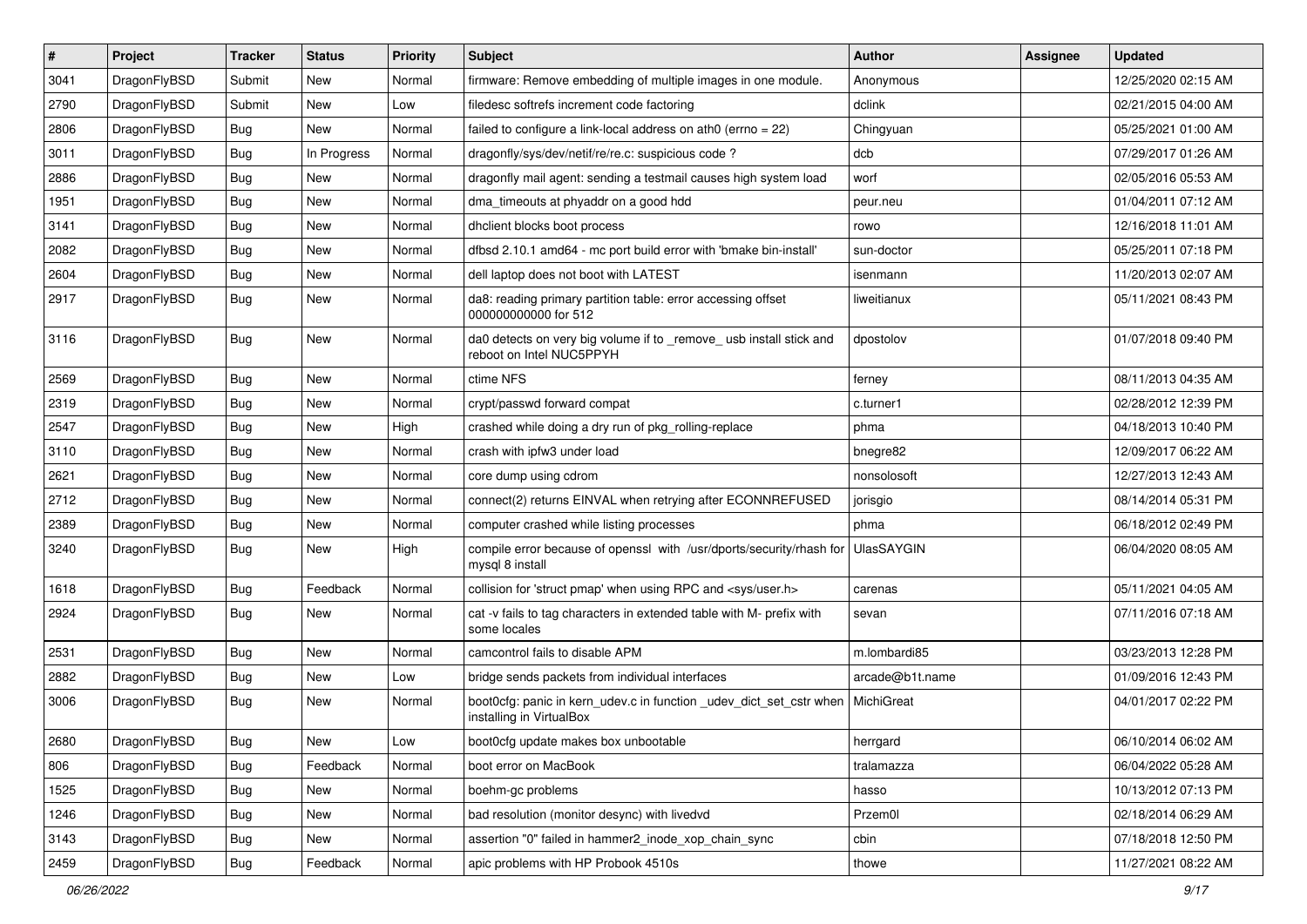| $\sharp$ | Project      | <b>Tracker</b> | <b>Status</b> | <b>Priority</b> | Subject                                                                                                   | Author          | Assignee | <b>Updated</b>      |
|----------|--------------|----------------|---------------|-----------------|-----------------------------------------------------------------------------------------------------------|-----------------|----------|---------------------|
| 1521     | DragonFlyBSD | <b>Bug</b>     | Feedback      | Normal          | amd64 2.4 livecd won't mount root at boot                                                                 | bolapara        |          | 01/28/2018 03:45 AM |
| 2306     | DragonFlyBSD | <b>Bug</b>     | <b>New</b>    | Normal          | a crash starts the kernel debugger in text mode, but just reboots in X                                    | phma            |          | 02/11/2012 08:02 PM |
| 2115     | DragonFlyBSD | <b>Bug</b>     | New           | Normal          | [msk] system freeze after receive some paquet                                                             | bsdsx           |          | 08/22/2011 10:22 AM |
| 2878     | DragonFlyBSD | Bug            | <b>New</b>    | Low             | [fix] CCVER problem when using clang and cpu extensions<br>(intrinsics)                                   | arcade@b1t.name |          | 06/24/2016 04:25 AM |
| 2122     | DragonFlyBSD | Submit         | New           | Normal          | [Review] Fixes to the VFS layer                                                                           | ftigeot         |          | 05/31/2022 03:25 PM |
| 2098     | DragonFlyBSD | Submit         | <b>New</b>    | Normal          | [PATCH] correct ath man page example<br>(/usr/src/share/man/man4/ath.4)                                   | nobody          |          | 11/15/2011 12:27 AM |
| 3226     | DragonFlyBSD | Bug            | <b>New</b>    | Normal          | Xorg freezes in vm: thread stuck in "objtrm1"                                                             | peeter          |          | 04/08/2020 02:10 AM |
| 2311     | DragonFlyBSD | Bug            | <b>New</b>    | Normal          | Xorg crash having something to do with drm                                                                | phma            |          | 02/22/2012 09:59 AM |
| 2808     | DragonFlyBSD | <b>Bug</b>     | New           | Normal          | X freeze by switching between X and VT - results in black screen                                          | lukesky333      |          | 05/11/2021 03:55 AM |
| 3284     | DragonFlyBSD | Bug            | <b>New</b>    | Normal          | Wrong towlower() result for U+038A                                                                        | bhaible         |          | 07/10/2021 03:34 AM |
| 2360     | DragonFlyBSD | Bug            | In Progress   | Normal          | Wishlist: virtio driver import                                                                            | vsrinivas       |          | 06/04/2022 04:16 AM |
| 3302     | DragonFlyBSD | Bug            | New           | Normal          | Will not boot on System76 Lemur Pro (lemp10)                                                              | piecuch         |          | 11/03/2021 10:21 AM |
| 2125     | DragonFlyBSD | <b>Bug</b>     | New           | Normal          | Weird garbage in dmesg                                                                                    | herrgard        |          | 08/30/2011 08:04 PM |
| 2631     | DragonFlyBSD | Bug            | In Progress   | Low             | Verify library versioning current with full package build and switch it<br>on (after publishing packages) | tuxillo         |          | 05/11/2021 04:06 AM |
| 2622     | DragonFlyBSD | <b>Bug</b>     | New           | Normal          | VAIO FIT15E fn keys support                                                                               | nonsolosoft     |          | 12/31/2013 01:31 AM |
| 2316     | DragonFlyBSD | <b>Bug</b>     | New           | Normal          | Ungraceful invalid password handling for adding a new user in the<br>installer                            | rune            |          | 04/27/2012 11:23 PM |
| 1560     | DragonFlyBSD | Bug            | Feedback      | Normal          | Unable to modify partition table on ThinkPad T61p during install                                          | rehsack         |          | 01/15/2015 08:57 AM |
| 1454     | DragonFlyBSD | Bug            | Feedback      | Normal          | Unable to boot from external USB DVD drive                                                                | elekktretterr   |          | 05/11/2021 04:01 AM |
| 2675     | DragonFlyBSD | Bug            | New           | Low             | Ultimate N WiFi Link 5300 get iwn_intr: fatal firmware error on 5GHz                                      | revuwa          |          | 05/11/2021 04:07 AM |
| 2061     | DragonFlyBSD | <b>Bug</b>     | New           | Normal          | USB keyboard boot panic                                                                                   | sjg             |          | 05/04/2012 12:20 AM |
| 2077     | DragonFlyBSD | <b>Bug</b>     | New           | Normal          | USB devices conflicting                                                                                   | srussell        |          | 05/17/2011 05:12 PM |
| 846      | DragonFlyBSD | Bug            | Feedback      | Normal          | USB bugs:usb mouse can't used!                                                                            | frankning       |          | 01/15/2015 08:36 AM |
| 2802     | DragonFlyBSD | <b>Bug</b>     | New           | Normal          | USB Wifi urtwn0 crash from cd boot                                                                        | opvalues        |          | 03/10/2015 01:07 AM |
| 3139     | DragonFlyBSD | Bug            | New           | Normal          | USB Mouse Does Not Work in DragonflyBSD guest on VirtualBox                                               | chiguy1256      |          | 06/24/2018 10:14 PM |
| 1613     | DragonFlyBSD | Bug            | Feedback      | Normal          | USB Keyboard not working on master                                                                        | elekktretterr   |          | 05/11/2021 04:05 AM |
| 3311     | DragonFlyBSD | <b>Bug</b>     | New           | Low             | TrueCrypt support may cause kernel crash                                                                  | arcade@b1t.name |          | 04/29/2022 06:19 AM |
| 2153     | DragonFlyBSD | <b>Bug</b>     | <b>New</b>    | Normal          | Too many unuseful warnings at boot                                                                        | juanfra684      |          | 10/18/2011 10:16 PM |
| 2371     | DragonFlyBSD | <b>Bug</b>     | New           | Normal          | Timezone problem with America/Sao_Paulo                                                                   | raitech         |          | 05/17/2012 01:42 PM |
| 1982     | DragonFlyBSD | <b>Bug</b>     | New           | Low             | There is no linuxulator on x86-64                                                                         | herrgard        |          | 05/31/2022 02:25 PM |
| 2820     | DragonFlyBSD | <b>Bug</b>     | New           | Normal          | TP-Link USB Wi-Fi adapter cannot be reattached to the system                                              | shamaz          |          | 05/22/2015 09:45 PM |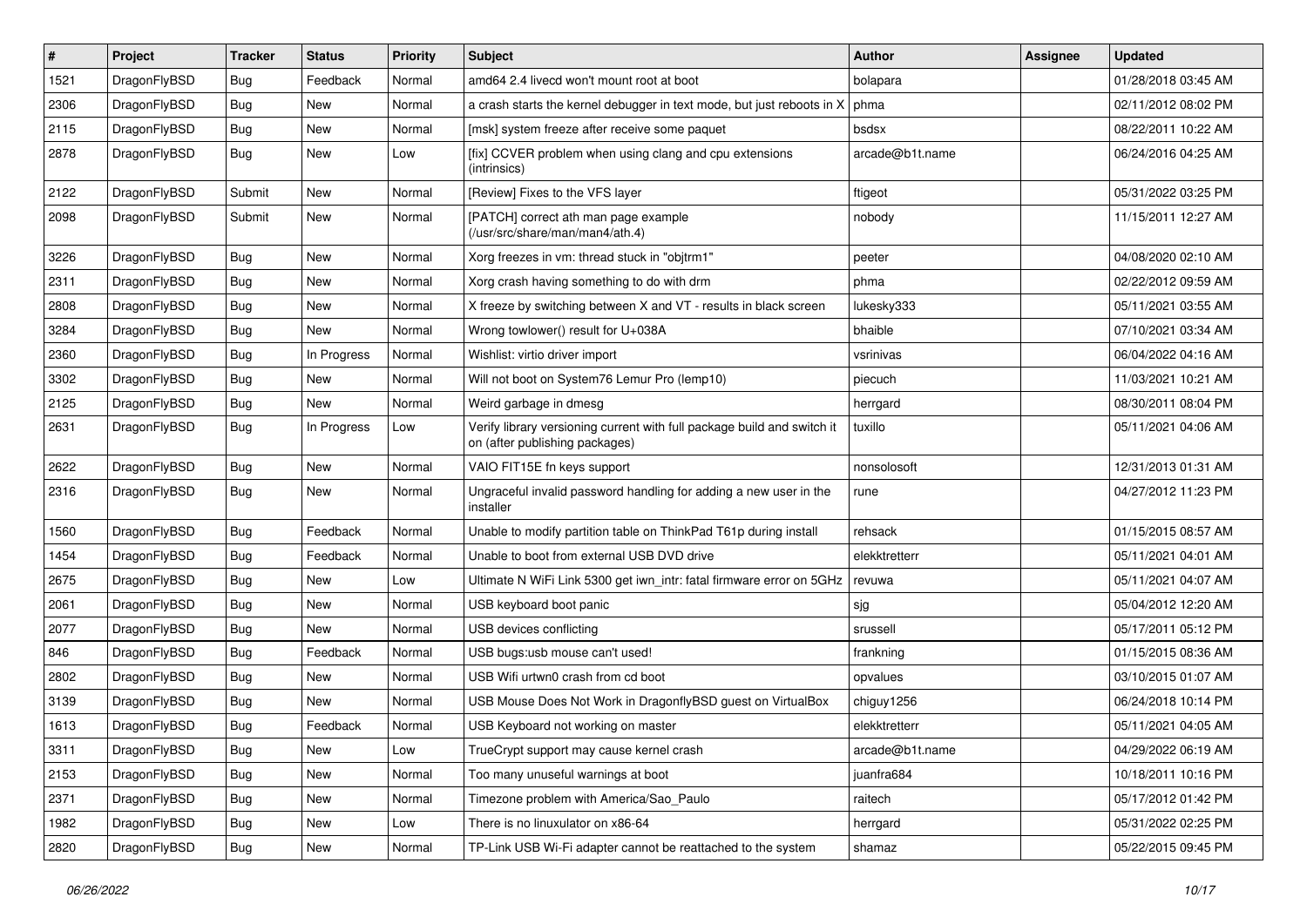| $\sharp$ | Project      | <b>Tracker</b> | <b>Status</b> | <b>Priority</b> | Subject                                                                                    | Author          | Assignee | <b>Updated</b>      |
|----------|--------------|----------------|---------------|-----------------|--------------------------------------------------------------------------------------------|-----------------|----------|---------------------|
| 3157     | DragonFlyBSD | <b>Bug</b>     | New           | Normal          | TP-Link UE300 not working in 5.2-RELEASE                                                   | tuxillo         |          | 11/15/2018 02:08 PM |
| 2308     | DragonFlyBSD | <b>Bug</b>     | New           | Normal          | System freeze when unloading snd_hda                                                       | jaydg           |          | 02/19/2012 07:15 AM |
| 1884     | DragonFlyBSD | <b>Bug</b>     | New           | Normal          | System completely freezes while listening music (devbuf: malloc<br>limit exceeded)         | shamaz          |          | 01/24/2011 05:00 PM |
| 2529     | DragonFlyBSD | <b>Bug</b>     | <b>New</b>    | Low             | Sundance network adapter is not detected and attached                                      | kworr           |          | 03/25/2013 02:29 AM |
| 1336     | DragonFlyBSD | <b>Bug</b>     | In Progress   | Normal          | Still looking for reports of missed directory entries w/ HAMMER                            | dillon          |          | 05/11/2021 04:00 AM |
| 1313     | DragonFlyBSD | <b>Bug</b>     | New           | Low             | Signal code in kernel needs major overhaul (signal queues,<br>si code, si addr)            | hasso           |          | 05/11/2021 04:00 AM |
| 2094     | DragonFlyBSD | <b>Bug</b>     | New           | Normal          | Segfault when gdb printing backtrace from core dump                                        | greenrd         |          | 06/25/2011 04:14 PM |
| 3278     | DragonFlyBSD | <b>Bug</b>     | New           | Normal          | Second screen image is distorted                                                           | arcade@b1t.name |          | 07/10/2021 03:36 AM |
| 2731     | DragonFlyBSD | <b>Bug</b>     | In Progress   | Normal          | Screen full of random colors when starting Xorg with Intel Haswell<br>HD Graphics P4600    | jkatzmaier      |          | 11/12/2014 04:08 PM |
| 3243     | DragonFlyBSD | <b>Bug</b>     | <b>New</b>    | Normal          | SMART status not reported properly for SSD disks                                           | daftaupe        |          | 09/09/2020 11:03 PM |
| 1194     | DragonFlyBSD | <b>Bug</b>     | New           | Normal          | SCSI errors while trying to copy photos from my camera                                     | elekktretterr   |          | 01/14/2015 04:39 PM |
| 2587     | DragonFlyBSD | <b>Bug</b>     | New           | Normal          | SATA DVD writer not detected by DragonFly                                                  | srussell        |          | 09/04/2020 08:55 AM |
| 2095     | DragonFlyBSD | <b>Bug</b>     | <b>New</b>    | Low             | Running installer post-install: Unsupported DFUI transport "                               | greenrd         |          | 06/26/2011 09:20 AM |
| 3300     | DragonFlyBSD | <b>Bug</b>     | New           | Normal          | Running Xvnc from TigerVNC package through the INETD daemon<br>in TCP WAIT mode fails hard | adrian          |          | 01/08/2022 04:25 AM |
| 3029     | DragonFlyBSD | <b>Bug</b>     | New           | Normal          | Running DflyBSD 4.8 on FreeBSD bhyve as a guest                                            | iron            |          | 05/13/2022 04:33 AM |
| 3298     | DragonFlyBSD | <b>Bug</b>     | New           | Normal          | Running "w" and having logged in via XDM through VNC, "w" prints<br>an extra error message | piecuch         |          | 10/25/2021 09:16 AM |
| 2629     | DragonFlyBSD | <b>Bug</b>     | New           | Normal          | Replace gcc44 with llvm34, clang34, and libc++                                             | tuxillo         |          | 06/02/2014 02:30 PM |
| 2933     | DragonFlyBSD | Submit         | New           | Normal          | Remove unix domain socket support from cat(1)                                              | sevan           |          | 08/01/2016 08:10 PM |
| 2509     | DragonFlyBSD | <b>Bug</b>     | New           | Normal          | Redefinition of DIRBLKSIZ in restore(8)                                                    | swildner        |          | 06/04/2022 04:40 AM |
| 2288     | DragonFlyBSD | <b>Bug</b>     | Feedback      | Normal          | Random IO performance loss introduced since January 1st                                    | lentferj        |          | 01/23/2013 04:21 PM |
| 3134     | DragonFlyBSD | <b>Bug</b>     | New           | Normal          | RFC 3021 (/31 networks) appear to be unsupported                                           | jailbird        |          | 05/16/2018 11:03 PM |
| 2881     | DragonFlyBSD | Bug            | New           | Normal          | Pulseaudio hangs/resets system when starting X11                                           | mneumann        |          | 01/09/2016 03:08 AM |
| 3117     | DragonFlyBSD | Bug            | New           | Normal          | Problem with colours if "intel" video-driver used                                          | dpostolov       |          | 01/07/2018 11:35 PM |
| 1668     | DragonFlyBSD | Bug            | Feedback      | Normal          | Power button not working                                                                   | elekktretterr   |          | 03/10/2013 06:22 AM |
| 2617     | DragonFlyBSD | <b>Bug</b>     | Feedback      | Normal          | Possible issue with wireless mouse on 3.6 release                                          | FilippoMo       |          | 01/14/2015 03:42 PM |
| 2020     | DragonFlyBSD | <b>Bug</b>     | New           | Low             | Port brcm80211 driver from Linux to DragonFly BSD                                          | studer          |          | 03/05/2011 10:54 PM |
| 884      | DragonFlyBSD | <b>Bug</b>     | In Progress   | High            | Performance/memory problems under filesystem IO load                                       | hasso           |          | 05/11/2021 03:50 AM |
| 1860     | DragonFlyBSD | <b>Bug</b>     | Feedback      | Normal          | Panic while creating UFS fs on vn(4) for initrd                                            | matthias        |          | 02/29/2012 07:16 AM |
| 2641     | DragonFlyBSD | <b>Bug</b>     | <b>New</b>    | Normal          | Panic when loading natapci as module                                                       | tuxillo         |          | 05/11/2021 03:54 AM |
| 1873     | DragonFlyBSD | Bug            | New           | Normal          | Panic upon usb mouse detach and reattaching                                                | rumcic          |          | 02/01/2011 09:53 AM |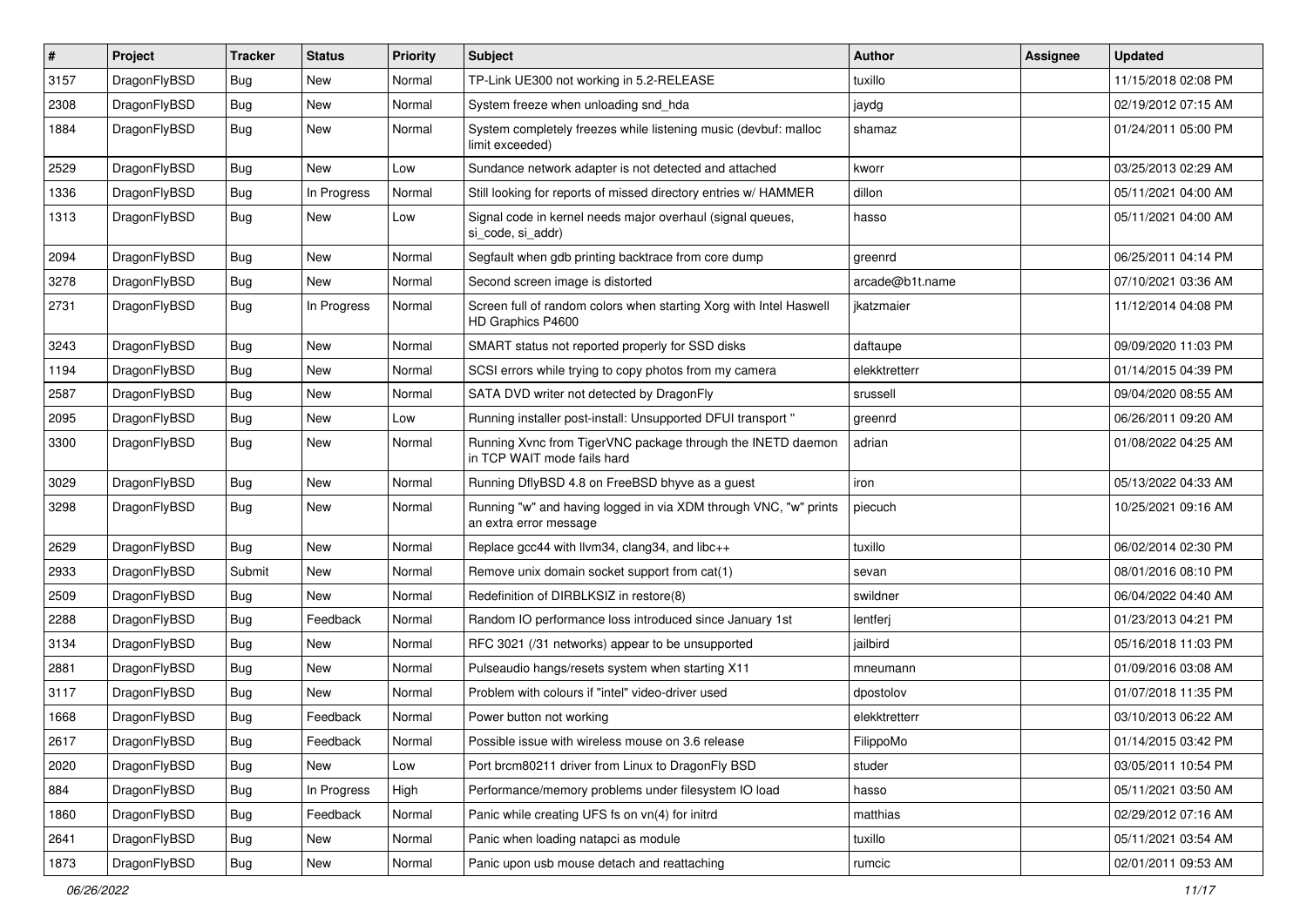| $\sharp$ | Project      | <b>Tracker</b> | <b>Status</b> | <b>Priority</b> | Subject                                                                                         | <b>Author</b> | Assignee | <b>Updated</b>      |
|----------|--------------|----------------|---------------|-----------------|-------------------------------------------------------------------------------------------------|---------------|----------|---------------------|
| 1250     | DragonFlyBSD | Bug            | Feedback      | Normal          | Panic upon plugging an USB flash drive into the machine                                         | rumcic        |          | 03/10/2013 05:17 AM |
| 1939     | DragonFlyBSD | Bug            | New           | Normal          | Panic on nightly build and stress test box                                                      | lentferj      |          | 12/18/2010 08:41 AM |
| 2081     | DragonFlyBSD | <b>Bug</b>     | Feedback      | Normal          | Panic on device "detach" / "failure"                                                            | vsrinivas     |          | 02/29/2012 07:11 AM |
| 2071     | DragonFlyBSD | Bug            | New           | High            | Panic on assertion: (int)(flg->seq - seq) > 0 in hammer_flusher_flush<br>after inode error      | vsrinivas     |          | 06/12/2011 07:59 AM |
| 2812     | DragonFlyBSD | <b>Bug</b>     | New           | Normal          | Panic on Intel DE3815TYKHE                                                                      | tmorp         |          | 05/14/2015 03:14 PM |
| 1580     | DragonFlyBSD | <b>Bug</b>     | Feedback      | Normal          | Panic (Fatal trap 12: page fault while in kernel mode) while playing<br>with pf and netif names | rumcic        |          | 12/21/2018 01:21 AM |
| 3199     | DragonFlyBSD | Bug            | <b>New</b>    | Normal          | PFS label not found panic                                                                       | tse           |          | 08/21/2019 03:51 AM |
| 3101     | DragonFlyBSD | Bug            | <b>New</b>    | Low             | PFI CGI install not working in dragonflybsd 5.0.1 USB install                                   | bnegre82      |          | 05/11/2021 04:14 AM |
| 2161     | DragonFlyBSD | <b>Bug</b>     | <b>New</b>    | Normal          | Outdated xorg.conf file gets installed into etc and screws up mouse                             | eocallaghan   |          | 10/27/2011 01:51 PM |
| 2051     | DragonFlyBSD | Bug            | <b>New</b>    | Normal          | No ipv6 lan route entry created on 2.10                                                         | ftigeot       |          | 04/21/2011 10:37 AM |
| 1774     | DragonFlyBSD | <b>Bug</b>     | <b>New</b>    | Normal          | New IP header cleanup branch available for testing                                              | dillon        |          | 05/15/2022 10:59 AM |
| 3317     | DragonFlyBSD | <b>Bug</b>     | In Progress   | Normal          | Network vtnet0 not working on Hetzner cloud                                                     | mneumann      |          | 06/18/2022 03:55 AM |
| 3310     | DragonFlyBSD | Bug            | In Progress   | Normal          | NVMM+QEMU fail to boot with UEFI: Mem Assist Failed<br>[gpa=0xfffffff0]                         | liweitianux   |          | 01/11/2022 03:22 PM |
| 1695     | DragonFlyBSD | Bug            | <b>New</b>    | Normal          | NFS-related system breakdown                                                                    | Anonymous     |          | 04/10/2014 12:35 AM |
| 3111     | DragonFlyBSD | Bug            | In Progress   | High            | Mouse lags every second heavily under X11                                                       | mneumann      |          | 12/12/2017 09:46 PM |
| 1463     | DragonFlyBSD | <b>Bug</b>     | <b>New</b>    | Normal          | Mountroot before drives are initialized                                                         | elekktretterr |          | 12/07/2010 01:30 PM |
| 2887     | DragonFlyBSD | Bug            | New           | Low             | Missing extattr_namespace_to_string and<br>extattr string to namespace functions                | rubenk        |          | 02/06/2016 05:09 AM |
| 1456     | DragonFlyBSD | Bug            | Feedback      | Normal          | Microsoft wireless desktop problems                                                             | elekktretterr |          | 01/15/2015 08:34 AM |
| 3165     | DragonFlyBSD | Bug            | <b>New</b>    | Normal          | Looping at boot time                                                                            | gop           |          | 12/28/2018 01:04 PM |
| 1502     | DragonFlyBSD | <b>Bug</b>     | In Progress   | Normal          | Lock while deleting files from nohistory HAMMER directories                                     | hasso         |          | 03/10/2013 04:28 AM |
| 1591     | DragonFlyBSD | <b>Bug</b>     | Feedback      | Normal          | Lenovo X301 hangs with AHCI Driver CMD TIMEOUT<br>STS=d0 <bsy></bsy>                            | eocallaghan   |          | 05/11/2021 04:05 AM |
| 2414     | DragonFlyBSD | <b>Bug</b>     | In Progress   | Normal          | Lenovo S10 acpi freeze (not new)                                                                | davshao       |          | 05/11/2021 04:13 AM |
| 2396     | DragonFlyBSD | Bug            | Feedback      | High            | Latest 3.1 development version core dumps while destroying master<br><b>PFS</b>                 | sgeorge       |          | 01/23/2013 04:10 PM |
| 2004     | DragonFlyBSD | <b>Bug</b>     | New           | Normal          | LWKT WAIT IPIQ panic                                                                            | steve         |          | 03/08/2011 05:46 PM |
| 1899     | DragonFlyBSD | Bug            | New           | Normal          | Keyboard doesn't work                                                                           | fransm        |          | 05/15/2022 03:32 PM |
| 3218     | DragonFlyBSD | Bug            | New           | Normal          | Kernel panics are not sent to comconsole when booted over EFI                                   | mqudsi        |          | 12/02/2019 08:52 PM |
| 2421     | DragonFlyBSD | <b>Bug</b>     | New           | High            | Kernel panic: vm fault: page 0xc0f70000 not busy!                                               | lentferj      |          | 10/03/2012 08:16 AM |
| 2052     | DragonFlyBSD | <b>Bug</b>     | New           | Normal          | Kernel panic: CPU APIC ID out of range                                                          | Anonymous     |          | 05/02/2011 11:06 AM |
| 3129     | DragonFlyBSD | <b>Bug</b>     | New           | High            | Kernel panic with 5.2.0 on A2SDi-4C-HLN4F                                                       | stateless     |          | 04/24/2018 12:50 AM |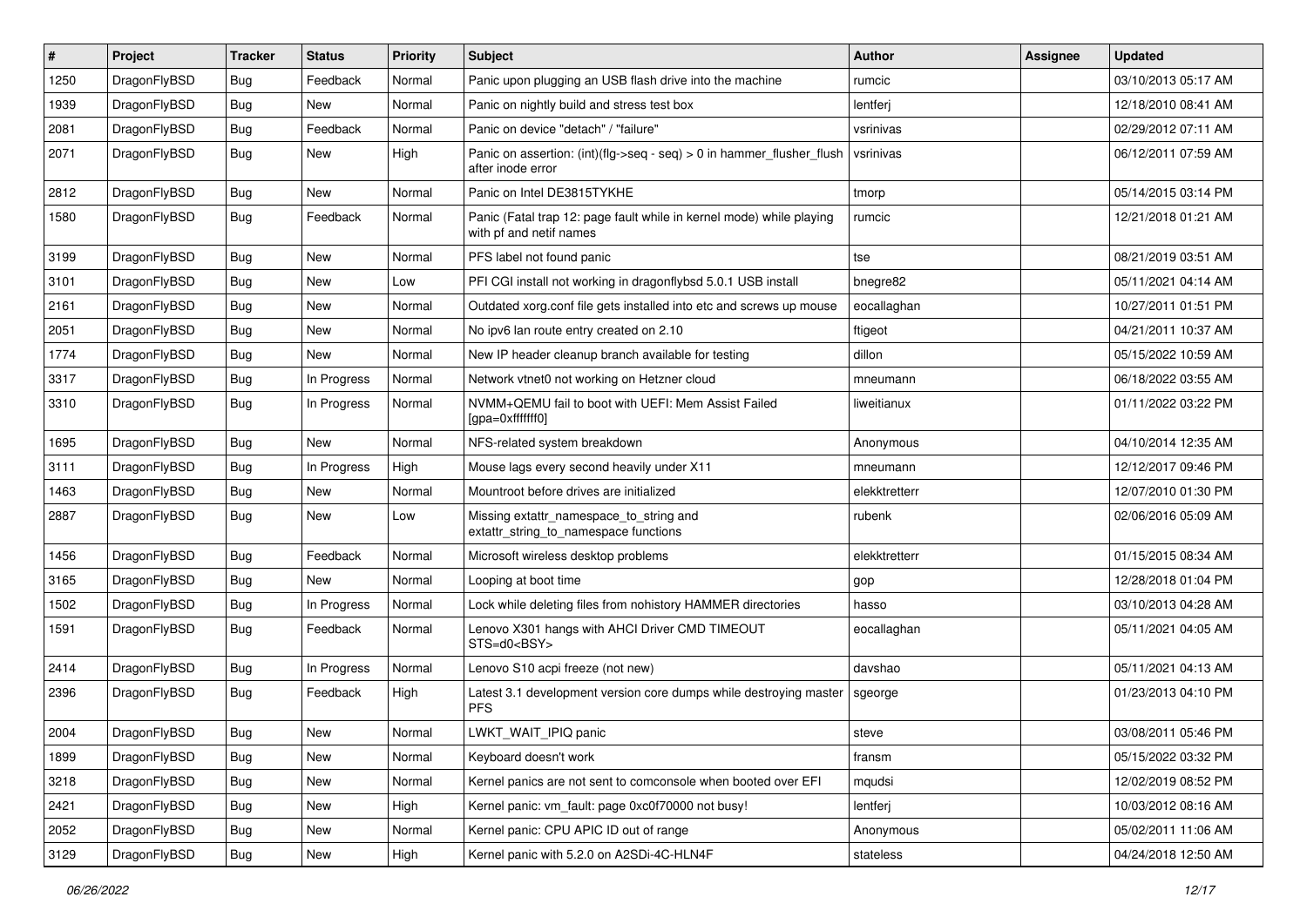| $\vert$ # | Project      | <b>Tracker</b> | <b>Status</b> | <b>Priority</b> | <b>Subject</b>                                                                                                                                              | <b>Author</b> | Assignee | <b>Updated</b>      |
|-----------|--------------|----------------|---------------|-----------------|-------------------------------------------------------------------------------------------------------------------------------------------------------------|---------------|----------|---------------------|
| 3224      | DragonFlyBSD | Bug            | <b>New</b>    | Normal          | Kernel panic when trying to ping6                                                                                                                           | zhtw          |          | 03/08/2020 08:55 AM |
| 3235      | DragonFlyBSD | <b>Bug</b>     | <b>New</b>    | Normal          | Kernel panic in devfs vnops.c                                                                                                                               | mneumann      |          | 04/28/2020 07:00 AM |
| 2891      | DragonFlyBSD | Bug            | <b>New</b>    | Normal          | Kernel panic in IEEE802.11 related code                                                                                                                     | shamaz        |          | 05/29/2016 05:49 PM |
| 1594      | DragonFlyBSD | Bug            | <b>New</b>    | Normal          | Kernel panic during boot from Live CD on Dell E6400                                                                                                         | bodie         |          | 05/11/2021 03:54 AM |
| 3247      | DragonFlyBSD | <b>Bug</b>     | <b>New</b>    | Normal          | Kernel panic doing nothing much                                                                                                                             | phma          |          | 09/12/2020 11:40 PM |
| 2250      | DragonFlyBSD | <b>Bug</b>     | New           | Normal          | Kernel panic                                                                                                                                                | adamk         |          | 11/23/2018 01:10 AM |
| 2473      | DragonFlyBSD | <b>Bug</b>     | <b>New</b>    | Normal          | Kernel crash when trying to up the wpi0 device (Dfly<br>v3.3.0.758.g47388-DEVELOPMENT)                                                                      | tomaz         |          | 02/24/2014 08:50 AM |
| 3280      | DragonFlyBSD | <b>Bug</b>     | <b>New</b>    | Normal          | KMS console and i915(4) not working in 6.0                                                                                                                  | cmusser       |          | 07/10/2021 03:35 AM |
| 1192      | DragonFlyBSD | Submit         | <b>New</b>    | Normal          | KKASSERTs in sys/kern/uipc {msg,socket}.c are too strict                                                                                                    | rumcic        |          | 05/11/2021 04:07 AM |
| 3269      | DragonFlyBSD | Bug            | In Progress   | Normal          | Is double-buffer'd buf still required by HAMMER2?                                                                                                           | tkusumi       |          | 05/12/2021 04:09 PM |
| 1486      | DragonFlyBSD | <b>Bug</b>     | Feedback      | Normal          | Interrupt storm related to SATA DVD device                                                                                                                  | hasso         |          | 05/11/2021 04:01 AM |
| 2994      | DragonFlyBSD | Bug            | <b>New</b>    | Normal          | Intermittent boot hangs after git: hammer - HAMMER Version 7                                                                                                | davshao       |          | 03/30/2017 02:06 PM |
| 3120      | DragonFlyBSD | Bug            | <b>New</b>    | Normal          | Intel AC 8260 firmware does not load                                                                                                                        | Vintodrimmer  |          | 08/28/2018 03:30 AM |
| 2859      | DragonFlyBSD | <b>Bug</b>     | New           | Low             | Installer configuration menu always highlights "Select timezone", no<br>matter which step was last completed.                                               | cgag          |          | 12/02/2015 01:54 PM |
| 2858      | DragonFlyBSD | <b>Bug</b>     | <b>New</b>    | Low             | Installer "Local or UTC" question should have "No" selected by<br>default.                                                                                  | cgag          |          | 12/02/2015 01:18 PM |
| 1144      | DragonFlyBSD | <b>Bug</b>     | Feedback      | Normal          | Incorrect clock under KVM                                                                                                                                   | msylvan       |          | 03/09/2013 01:17 PM |
| 1836      | DragonFlyBSD | Bug            | <b>New</b>    | Normal          | Incorrect TCP checksum show up in tcpdump                                                                                                                   | robgar1       |          | 05/15/2022 11:22 AM |
| 2535      | DragonFlyBSD | <b>Bug</b>     | <b>New</b>    | Normal          | Imap processes apparentlt blocked on disk I/O                                                                                                               | ftigeot       |          | 04/02/2013 09:31 AM |
| 1882      | DragonFlyBSD | <b>Bug</b>     | <b>New</b>    | Low             | Idea for handling new USB vendor/device codes                                                                                                               | bmk           |          | 10/20/2010 12:15 PM |
| 1718      | DragonFlyBSD | Bug            | Feedback      | Normal          | IDE disk drive not detected by x86 64 2.6.1 Live CD                                                                                                         | bcox          |          | 11/27/2021 08:25 AM |
| 3215      | DragonFlyBSD | Bug            | <b>New</b>    | Normal          | Hang in todrain(3) after write(3)                                                                                                                           | noloader      |          | 11/25/2019 03:08 PM |
| 2738      | DragonFlyBSD | <b>Bug</b>     | New           | Normal          | Hammer: Strange behavior when trying to recover old version of<br>moved file                                                                                | roland        |          | 11/20/2014 08:02 AM |
| 1330      | DragonFlyBSD | <b>Bug</b>     | Feedback      | Normal          | Hammer, usb disk, SYNCHRONIZE CACHE failure                                                                                                                 | josepht       |          | 06/02/2014 04:56 AM |
| 2915      | DragonFlyBSD | <b>Bug</b>     | <b>New</b>    | High            | Hammer mirror-copy problem                                                                                                                                  | dfbsd         |          | 08/25/2016 05:28 AM |
| 3194      | DragonFlyBSD | <b>Bug</b>     | <b>New</b>    | High            | Hammer kernel crash on mirror-stream of PFS after upgrade<br>(assertion "cursor->flags &<br>HAMMER_CURSOR_ITERATE_CHECK" failed in<br>hammer_btree_iterate) | Anonymous     |          | 06/29/2019 01:32 PM |
| 1907      | DragonFlyBSD | Bug            | <b>New</b>    | Normal          | Hammer crash in hammer flusher flush()                                                                                                                      | swildner      |          | 11/11/2010 05:07 AM |
| 2347      | DragonFlyBSD | Bug            | Feedback      | High            | Hammer PFSes destroy does not give back full space allocated to<br><b>PFS</b>                                                                               | sgeorge       |          | 07/19/2012 01:11 AM |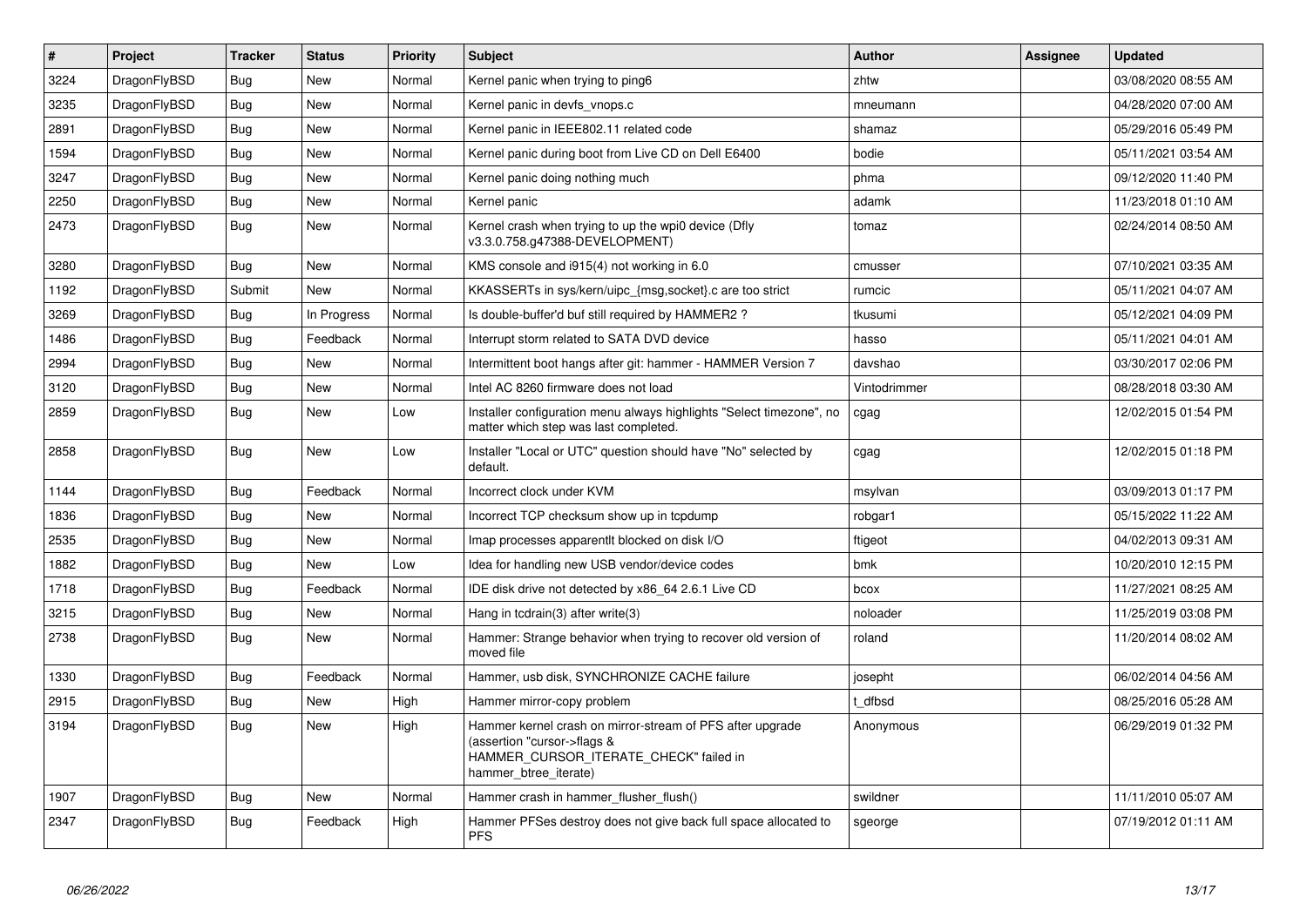| $\sharp$ | Project      | <b>Tracker</b> | <b>Status</b> | <b>Priority</b> | Subject                                                                                                              | <b>Author</b> | Assignee | <b>Updated</b>      |
|----------|--------------|----------------|---------------|-----------------|----------------------------------------------------------------------------------------------------------------------|---------------|----------|---------------------|
| 2852     | DragonFlyBSD | Bug            | <b>New</b>    | Normal          | Hammer File System - hangs on undo during system boot / mount -<br>will not recover on DragonFlyBSD newer than 3.6.0 | abale         |          | 05/11/2021 04:07 AM |
| 2958     | DragonFlyBSD | Bug            | Feedback      | Normal          | Hammer FS dies during pruning after massive write load                                                               | neilb         |          | 10/11/2016 04:20 AM |
| 2803     | DragonFlyBSD | <b>Bug</b>     | <b>New</b>    | Normal          | HAMMER: Warning: UNDO area too small!                                                                                | ftigeot       |          | 03/11/2015 03:42 PM |
| 3246     | DragonFlyBSD | Bug            | <b>New</b>    | Normal          | HAMMER2 unable to handle ENOSPC properly                                                                             | tkusumi       |          | 09/04/2020 11:11 AM |
| 3249     | DragonFlyBSD | <b>Bug</b>     | <b>New</b>    | Normal          | HAMMER2 fsync(2) not working properly                                                                                | tkusumi       |          | 09/21/2020 07:07 AM |
| 2287     | DragonFlyBSD | <b>Bug</b>     | <b>New</b>    | Normal          | HAMMER(ROOT) Illegal UNDO TAIL signature at<br>300000001967c000                                                      | y0n3t4n1      |          | 11/07/2018 01:22 AM |
| 2863     | DragonFlyBSD | <b>Bug</b>     | <b>New</b>    | Normal          | HAMMER synch tid is zero                                                                                             | shamaz        |          | 12/12/2015 11:24 PM |
| 2647     | DragonFlyBSD | <b>Bug</b>     | <b>New</b>    | Normal          | HAMMER panic on 3.6.0                                                                                                | tuxillo       |          | 05/11/2021 03:54 AM |
| 1717     | DragonFlyBSD | <b>Bug</b>     | Feedback      | Normal          | HAMMER panic in hammer cursor down()                                                                                 | josepht1      |          | 05/11/2021 04:05 AM |
| 2898     | DragonFlyBSD | <b>Bug</b>     | New           | Normal          | <b>HAMMER</b> panic                                                                                                  | pavalos       |          | 11/03/2018 07:05 AM |
| 1744     | DragonFlyBSD | <b>Bug</b>     | In Progress   | Normal          | HAMMER fsstress panic in hammer_setup_child_callback                                                                 | vsrinivas     |          | 05/11/2021 04:05 AM |
| 1749     | DragonFlyBSD | <b>Bug</b>     | In Progress   | Normal          | HAMMER fsstress panic in hammer flush inode core<br>'ip->flush_state != HAMMER_FST_FLUSH'                            | vsrinivas     |          | 05/11/2021 04:06 AM |
| 3047     | DragonFlyBSD | Bug            | <b>New</b>    | Normal          | HAMMER critical write error                                                                                          | samuel        |          | 06/19/2019 09:50 AM |
| 3301     | DragonFlyBSD | <b>Bug</b>     | New           | Normal          | Gkrellm from the packages is not showing logged in users in main<br>window, logged in users always $== 0$            | adrian        |          | 01/08/2022 04:24 AM |
| 2674     | DragonFlyBSD | <b>Bug</b>     | <b>New</b>    | Normal          | <b>GPT Support</b>                                                                                                   | ftigeot       |          | 12/28/2015 02:54 PM |
| 1947     | DragonFlyBSD | <b>Bug</b>     | New           | Low             | GA-880GM-UD2H (rev. 1.3) AHCI fails to detect disks at the end of<br>the RAID controller                             | eocallaghan   |          | 11/27/2021 08:46 AM |
| 1877     | DragonFlyBSD | Bug            | New           | Normal          | Freeze during 1st hammer cleanup after new install                                                                   | elekktretterr |          | 05/15/2022 11:43 AM |
| 3201     | DragonFlyBSD | Submit         | <b>New</b>    | Normal          | Fixes make search display                                                                                            | htse          |          | 08/20/2021 04:02 PM |
| 2638     | DragonFlyBSD | <b>Bug</b>     | Feedback      | High            | Fix machdep.pmap_mmu_optimize                                                                                        | tuxillo       |          | 05/11/2021 04:07 AM |
| 3266     | DragonFlyBSD | <b>Bug</b>     | New           | High            | Filesystems broken due to "KKASSERT(count &<br>TOK_COUNTMASK);"                                                      | tkusumi       |          | 03/15/2021 01:21 PM |
| 2072     | DragonFlyBSD | Bug            | <b>New</b>    | Normal          | Fatal trap 12: stopped at lwkt send ipig3                                                                            | rumcic        |          | 05/17/2011 04:12 AM |
| 2799     | DragonFlyBSD | <b>Bug</b>     | New           | Normal          | Fatal trap 12 caused by moused(8) -p /dev/cual0                                                                      | opvalues      |          | 03/04/2015 11:01 PM |
| 979      | DragonFlyBSD | Bug            | Feedback      | Normal          | Failure-prone USB mass storage (SB600? msdosfs? CAM?)                                                                | floid         |          | 01/15/2015 08:38 AM |
| 3147     | DragonFlvBSD | Submit         | New           | Normal          | Enable headless installation                                                                                         | ddegroot      |          | 10/09/2018 01:25 PM |
| 1669     | DragonFlyBSD | Bug            | In Progress   | Normal          | Drive wont open using button                                                                                         | elekktretterr |          | 02/29/2012 12:05 PM |
| 3299     | DragonFlyBSD | <b>Bug</b>     | In Progress   | Normal          | DragonFlyBSD reports utterly wrong uptime (most of the time, right<br>after booting in)                              | adrian        |          | 11/11/2021 01:43 PM |
| 3124     | DragonFlyBSD | <b>Bug</b>     | New           | High            | DragonFlyBSD 5.0.2 with Hammer2 with UEFI install doesn't boot                                                       | wiesl         |          | 06/18/2019 05:07 AM |
| 2556     | DragonFlyBSD | <b>Bug</b>     | Feedback      | Normal          | DragonFly v3.5.0.81.gd3479 - Process signal weirdness                                                                | tuxillo       |          | 12/17/2013 03:48 PM |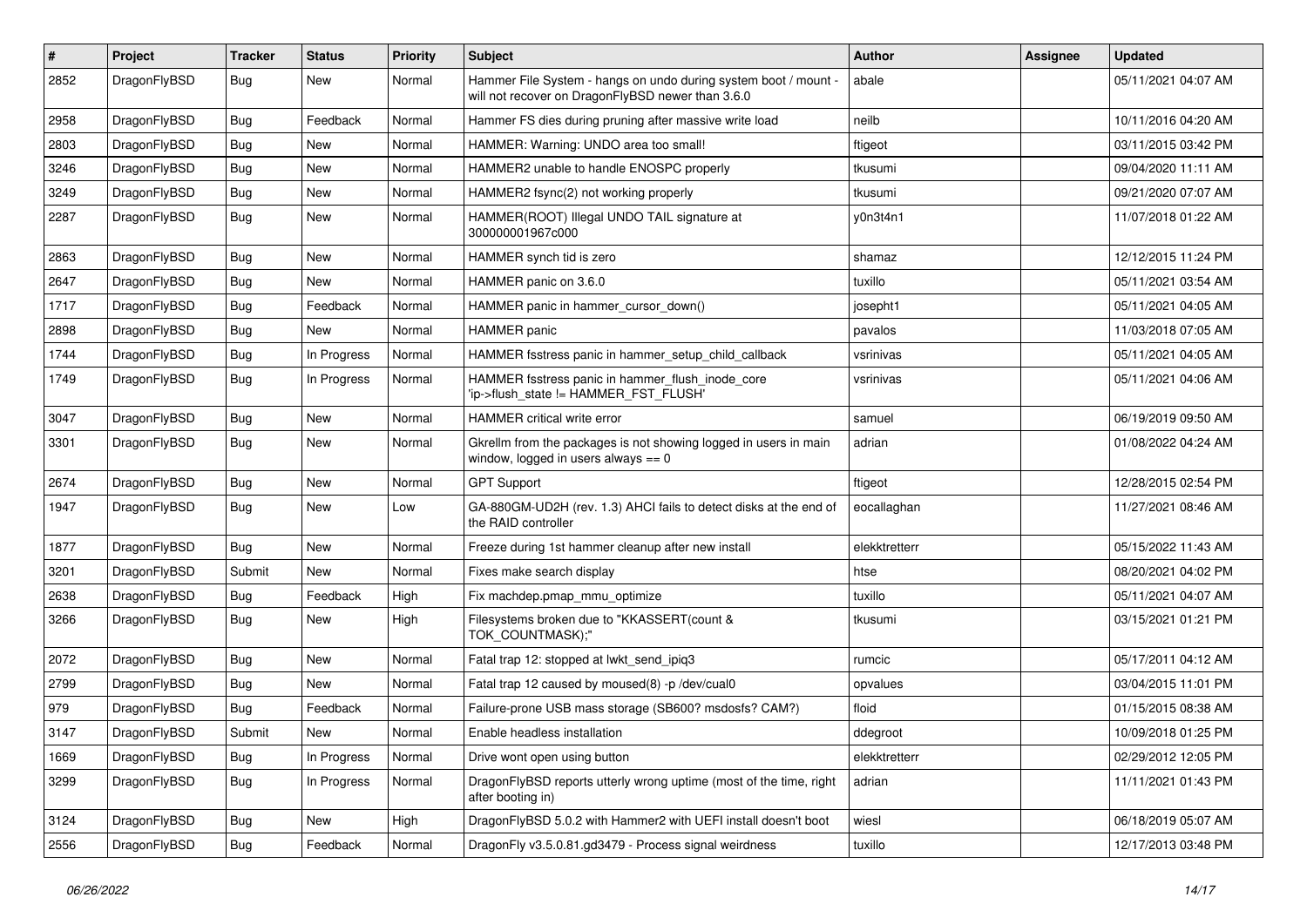| #    | Project      | <b>Tracker</b> | <b>Status</b> | <b>Priority</b> | <b>Subject</b>                                                                                                     | <b>Author</b> | Assignee | <b>Updated</b>      |
|------|--------------|----------------|---------------|-----------------|--------------------------------------------------------------------------------------------------------------------|---------------|----------|---------------------|
| 3197 | DragonFlyBSD | <b>Bug</b>     | <b>New</b>    | Normal          | DragonFly upgrades                                                                                                 | tse           |          | 04/18/2020 04:18 PM |
| 2619 | DragonFlyBSD | <b>Bug</b>     | <b>New</b>    | Normal          | DragonFly 3.6 can't be installed on a 6TB volume                                                                   | ftigeot       |          | 02/23/2014 11:55 PM |
| 2595 | DragonFlyBSD | <b>Bug</b>     | New           | Normal          | DragonFly 3.4.3 crashes on SUN Blade X6250 with Qlogic ISP 2432<br>FC card                                         | Turvamies     |          | 10/07/2013 11:53 AM |
| 2499 | DragonFlyBSD | <b>Bug</b>     | In Progress   | Urgent          | DRAGONFLY_3_2 lockd not responding correctly                                                                       | Nerzhul       |          | 01/22/2013 12:47 PM |
| 2495 | DragonFlyBSD | <b>Bug</b>     | New           | High            | DFBSD v3.3.0.960.g553fe7 - ocnt != 0" failed in<br>prop_object_release                                             | tuxillo       |          | 05/31/2022 04:08 PM |
| 2498 | DragonFlyBSD | Bug            | New           | Normal          | DFBSD v3.2.2-RELEASE - LIST_FIRST(&bp->b_dep) == NULL"<br>failed in vfs_vmio_release                               | tuxillo       |          | 05/31/2022 04:09 PM |
| 2351 | DragonFlyBSD | <b>Bug</b>     | In Progress   | Normal          | DFBSD v3.1.0.579.g44ccf - Stuck during startup, random freezes                                                     | tuxillo       |          | 04/24/2012 08:21 AM |
| 2345 | DragonFlyBSD | <b>Bug</b>     | In Progress   | Normal          | DFBSD v3.1.0.457.gd679f - NFS panic on diskless station                                                            | tuxillo       |          | 04/07/2012 05:22 PM |
| 1959 | DragonFlyBSD | <b>Bug</b>     | New           | Normal          | DFBSD v2.9.1.422.gc98f2 - Panic during boot - IPv6 and PF                                                          | tuxillo       |          | 01/13/2011 03:37 AM |
| 2171 | DragonFlyBSD | <b>Bug</b>     | <b>New</b>    | Normal          | DFBSD v2.13.0.151.gdc8442 - panic: assertion "(*ptep &<br>$(PG MANAGED PG V)) == PG V"$                            | tuxillo       |          | 11/04/2011 05:06 PM |
| 2166 | DragonFlyBSD | Bug            | <b>New</b>    | Normal          | DFBSD v2.13.0.109.g05b9d - Strange lockups                                                                         | tuxillo       |          | 10/29/2011 11:20 AM |
| 2129 | DragonFlyBSD | <b>Bug</b>     | New           | Normal          | DFBSD v2.11.0.661.gf9438 i386 - panic: lockmgr thrd_sleep                                                          | tuxillo       |          | 09/05/2011 09:49 AM |
| 2084 | DragonFlyBSD | <b>Bug</b>     | New           | Normal          | DFBSD v2.11.0.242.g4d317 - panic: zone: entry not free                                                             | tuxillo       |          | 07/03/2012 01:23 AM |
| 2078 | DragonFlyBSD | <b>Bug</b>     | New           | Normal          | DFBSD i386 v2.11.0.201.g3ed2f - Panic during installworld into a<br>vn0 device                                     | tuxillo       |          | 05/19/2011 07:50 PM |
| 1332 | DragonFlyBSD | Bug            | Feedback      | Normal          | DFBSD 2.2 - Booting usbcdrom/usbsticks on thinkpad hangs on<br>"BTX Halted"                                        | tuxillo       |          | 05/11/2021 04:00 AM |
| 2283 | DragonFlyBSD | Bug            | New           | Normal          | DFBSD DragonFly v2.13.0.957.g4f459 - pmap_release: page<br>should already be gone 0xc27120bc                       | tuxillo       |          | 01/23/2012 03:03 AM |
| 3208 | DragonFlyBSD | Bug            | <b>New</b>    | Normal          | Crash related to nfsd                                                                                              | tse           |          | 06/11/2020 05:52 AM |
| 2444 | DragonFlyBSD | Bug            | <b>New</b>    | Normal          | Crash during Hammer overnight cleanup                                                                              | justin        |          | 11/04/2012 07:58 AM |
| 3281 | DragonFlyBSD | <b>Bug</b>     | <b>New</b>    | Normal          | Crash after leaving unattended for a while                                                                         | bhaible       |          | 07/10/2021 03:32 AM |
| 1916 | DragonFlyBSD | <b>Bug</b>     | New           | Normal          | Constant crashes on x86_64 with UFS                                                                                | lentferj      |          | 11/21/2010 07:40 PM |
| 3152 | DragonFlyBSD | <b>Bug</b>     | Feedback      | Normal          | Console's size in ttyv0 and single user mode is sticking to 80x25,<br>while ttyv1 can make use of the whole screen | overtime      |          | 02/24/2019 01:08 AM |
| 2611 | DragonFlyBSD | <b>Bug</b>     | New           | Normal          | Change in IP address results in network not working                                                                | phma          |          | 12/05/2013 07:55 PM |
| 1961 | DragonFlyBSD | <b>Bug</b>     | New           | Normal          | Can't create dump from DDB                                                                                         | shamaz        |          | 01/29/2011 09:02 PM |
| 3313 | DragonFlyBSD | Bug            | New           | Normal          | Can't boot from my live USB at all. The kernel loading process<br>hangs.                                           | rempas        |          | 06/03/2022 12:16 AM |
| 1786 | DragonFlyBSD | Bug            | New           | Normal          | Calling NULL function pointer initiates panic loop                                                                 | sjg           |          | 10/11/2010 05:28 PM |
| 1727 | DragonFlyBSD | <b>Bug</b>     | Feedback      | Normal          | CD boot panic (2.6.1) (usb?)                                                                                       | kiril         |          | 05/15/2022 05:10 AM |
| 2210 | DragonFlyBSD | <b>Bug</b>     | New           | Normal          | Bugtracker cannot assign default project for new users                                                             | ahuete.devel  |          | 11/17/2011 11:30 AM |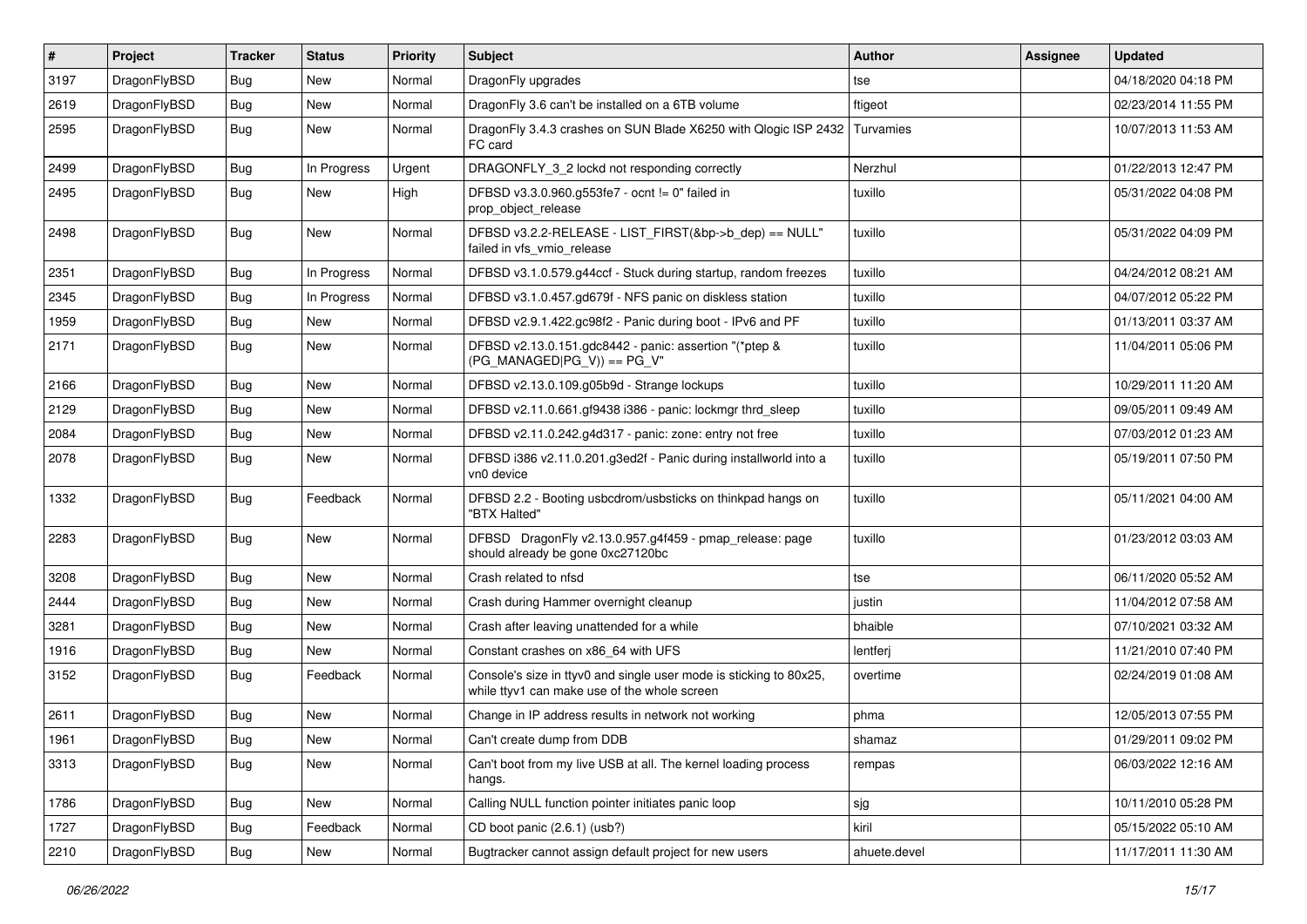| $\vert$ # | Project      | <b>Tracker</b> | <b>Status</b> | <b>Priority</b> | Subject                                                                                          | Author             | <b>Assignee</b> | <b>Updated</b>      |
|-----------|--------------|----------------|---------------|-----------------|--------------------------------------------------------------------------------------------------|--------------------|-----------------|---------------------|
| 2630      | DragonFlyBSD | Bug            | New           | Normal          | Bring in latest iconv fixes from FreeBSD10 as well as csmapper<br>updates                        | tuxillo            |                 | 05/11/2021 03:54 AM |
| 3113      | DragonFlyBSD | <b>Bug</b>     | In Progress   | Urgent          | Booting vKernel fails due being out of swap space                                                | tcullen            |                 | 05/11/2021 04:14 AM |
| 2434      | DragonFlyBSD | Bug            | New           | Normal          | BTX Halted - Boot fails on USB/GUI                                                               | lucmv              |                 | 10/17/2012 08:12 PM |
| 1148      | DragonFlyBSD | Bug            | In Progress   | Low             | BCM4311 wireless network adapter detected but not functional                                     | archimedes.gaviola |                 | 05/11/2021 04:00 AM |
| 1975      | DragonFlyBSD | <b>Bug</b>     | New           | Normal          | Applications seg fault in select() and poll()                                                    | rumcic             |                 | 05/31/2022 02:58 PM |
| 2430      | DragonFlyBSD | Bug            | <b>New</b>    | Normal          | Alternate Password Hash method                                                                   | robin.carey1       |                 | 10/07/2012 06:28 AM |
| 2921      | DragonFlyBSD | Submit         | New           | Normal          | Allow moused to accept userland mouse events                                                     | tautolog           |                 | 05/11/2021 04:08 AM |
| 3189      | DragonFlyBSD | Bug            | New           | Normal          | Allow DragonFly Mail Agent to accept an alternate config via<br>command line switch              | iang               |                 | 08/16/2021 12:42 AM |
| 2423      | DragonFlyBSD | Bug            | <b>New</b>    | Urgent          | After multiple panics/locks, hitting KKASSERT in<br>hammer_init_cursor                           | rumcic             |                 | 09/18/2012 02:28 AM |
| 3276      | DragonFlyBSD | Submit         | New           | Normal          | Add option controlling whether gpt expand expands the last partition<br>(needs testing)          | falsifian          |                 | 07/10/2021 03:35 AM |
| 3227      | DragonFlyBSD | Submit         | <b>New</b>    | Normal          | Add HAMMER2 instructions in the installation medium README                                       | daftaupe           |                 | 03/26/2020 03:34 PM |
| 3135      | DragonFlyBSD | Submit         | New           | Normal          | Add EVFILT_RECV and EVFILT_SEND                                                                  | tautolog           |                 | 05/25/2018 09:59 PM |
| 2636      | DragonFlyBSD | Bug            | Feedback      | Low             | Add -x flag to iostat (a la solaris)                                                             | tuxillo            |                 | 05/11/2021 04:07 AM |
| 1592      | DragonFlyBSD | Bug            | Feedback      | Normal          | AcpiOSUnmapMemory: Warning, deallocation did not track<br>allocation.                            | eocallaghan        |                 | 06/02/2014 07:45 AM |
| 1923      | DragonFlyBSD | Bug            | New           | Normal          | Abysmal NFS performance with IPv6                                                                | ftigeot            |                 | 12/05/2010 09:34 PM |
| 2568      | DragonFlyBSD | Bug            | New           | Normal          | <b>AHCI</b> panic                                                                                | josepht            |                 | 06/07/2013 05:52 PM |
| 1181      | DragonFlyBSD | <b>Bug</b>     | In Progress   | Normal          | ACX111 panic                                                                                     | elekktretterr      |                 | 05/11/2021 04:00 AM |
| 3107      | DragonFlyBSD | Bug            | New           | Low             | ACPI interrupt storm when loading i915 on Lenovo T460                                            | oyvinht            |                 | 07/15/2020 07:01 AM |
| 2117      | DragonFlyBSD | Bug            | New           | High            | ACPI and/or bce(4) problem with 2.11.0.673.g0d557 on HP DL380<br>G6                              | pauska             |                 | 08/22/2011 10:15 AM |
| 2816      | DragonFlyBSD | Bug            | <b>New</b>    | Normal          | A multitasking process being debugged can get stuck                                              | phma               |                 | 05/19/2015 03:57 AM |
| 2138      | DragonFlyBSD | <b>Bug</b>     | New           | Normal          | > 100% CPU usage                                                                                 | robin.carey1       |                 | 09/26/2011 12:20 PM |
| 2688      | DragonFlyBSD | <b>Bug</b>     | New           | Normal          | 67613368bdda7 Fix wrong checks for U4B presence Asrock Z77M<br>difficulty detecting USB keyboard | davshao            |                 | 06/28/2014 07:08 PM |
| 2644      | DragonFlyBSD | Bug            | Feedback      | Normal          | 3.6.0-REL trap 9 on boot                                                                         | memmerto           |                 | 11/27/2021 08:08 AM |
| 2107      | DragonFlyBSD | Bug            | New           | Normal          | 2.10.1 sata dvd drive issue                                                                      | ausppc             |                 | 07/31/2011 08:41 PM |
| 2652      | DragonFlyBSD | <b>Bug</b>     | New           | Normal          | 189a0ff3761b47  ix: Implement MSI-X support locks up Lenovo<br>S10 Intel Atom n270               | davshao            |                 | 05/14/2014 01:55 AM |
| 599       | DragonFlyBSD | <b>Bug</b>     | New           | Urgent          | 1.9.0 reproducable panic                                                                         | pavalos            |                 | 12/22/2010 01:08 AM |
| 570       | DragonFlyBSD | <b>Bug</b>     | Feedback      | Normal          | 1.8.x: ACPI problems                                                                             | qhwt+dfly          |                 | 06/02/2014 03:45 AM |
| 604       | DragonFlyBSD | <b>Bug</b>     | In Progress   | Normal          | 1.8.1-RELEASE - clock runs fast on mainboard ASUS P5A-B                                          | yeti               |                 | 05/11/2021 03:55 AM |